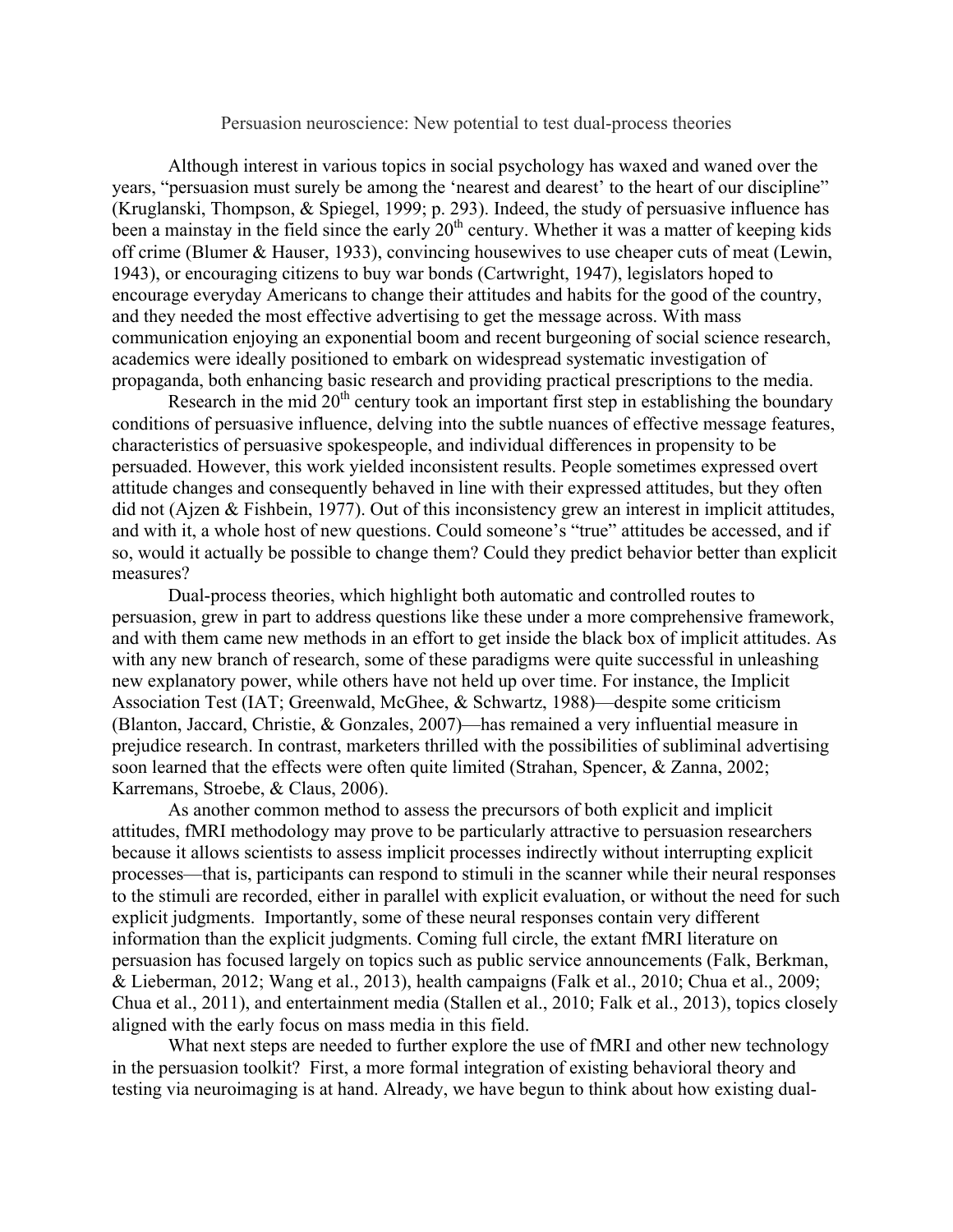process frameworks may or may not map on to neural function the more we learn about it, and whether alternative models might be more appropriate (e.g., Langleben et al., 2009; Shrum et al., 2012). This chapter will cover a brief history of the development of dual-process and alternative theories in behavioral research on persuasion, provide an overview of the fMRI work that has been conducted in this domain, and provide suggestions on how future neuroimaging work might be employed to provide greater insight into established theories and application. In so doing, we hope to highlight the ways in which this work might inform modern-day message designers big and small, from those hoping to change attitudes about burning issues such as smoking cessation to those aiming to boost box office earnings on their next film.

### Supporting the war effort: The early days

An area of concern once relegated to ad men, persuasive messaging became of huge interest to government officials and social scientists alike beginning during the inter-war period and surging during World War II. World War I represented the first formal mass media approach to propaganda, and analysis of its effectiveness during the post-war period raised serious concerns about potential brainwashing effects (Jowett, 1987). It was initially thought that viewers of persuasive media passively received the information as truth, such that intense mass media efforts would create a nation completely homogeneous in opinion. For example, concern over the detrimental effects of movies on children prompted the Payne Fund Studies, which ran from 1929 to 1932 and focused on the direct relationship between media consumption and serious effects such as crime, sleep disruption, and attitudes toward various racial groups (e.g., Blumer, 1933; Blumer & Hauser, 1933; Charters, 1933; Cressey & Thrasher, 1934; Dale, 1935a; Dale, 1935b; Dysinger, & Ruckmick, 1933; Peterson & Thurstone, 1933; Renshaw, Miller, & Marquis, 1933). Similarly, work on the effects of the fictional radio broadcast "The War of the Worlds" emphasized how the alien invasion drama caused sizeable effects on listeners' attitudes and behaviors (Cantril, 1952). Despite early interest in how seriously media could warp people's minds, such theories were quickly criticized as discounting the public's ability to resist persuasive appeals (Hovland, Janis, & Kelly, 1953). Subsequently, work in this domain shifted instead to attempting to uncover what makes some messages more effective than others. In the wake of World War II, U.S. defense agencies enlisted the counsel of social psychologists to conduct experiments on wartime persuasive efforts.

Hovland, Lumsdaine, and Sheffield (1949) ran a series of studies for the Experimental Section of the Research Branch in the War Department's Information and Education Division, investigating whether the Army's newfound interest in using film for persuasive purposes indeed achieved its desired outcomes. One film collection of interest was the "Why We Fight" series shown to soldiers, which the authors deemed "the largest-scale attempt yet made in this country to use films as a means of influencing opinion" (p. 21). With such films, the perception of media changed from a means of simply transmitting information to a means of truly changing the attitudes, goals, and motivations of an audience. Contrary to prior fears about mass indoctrination, these early studies illustrated that while these films changed attitudes about some specific issues detailed in the films, they did little to change more general attitudes toward war or boost soldier morale.

These studies were more influential in generating hypotheses about what message features might make an argument more or less effective, which in effect forms the basis for much of the work in persuasive messaging to date. In one landmark study within the same collection, for instance, the researchers examined the effect of presenting both sides of an argument as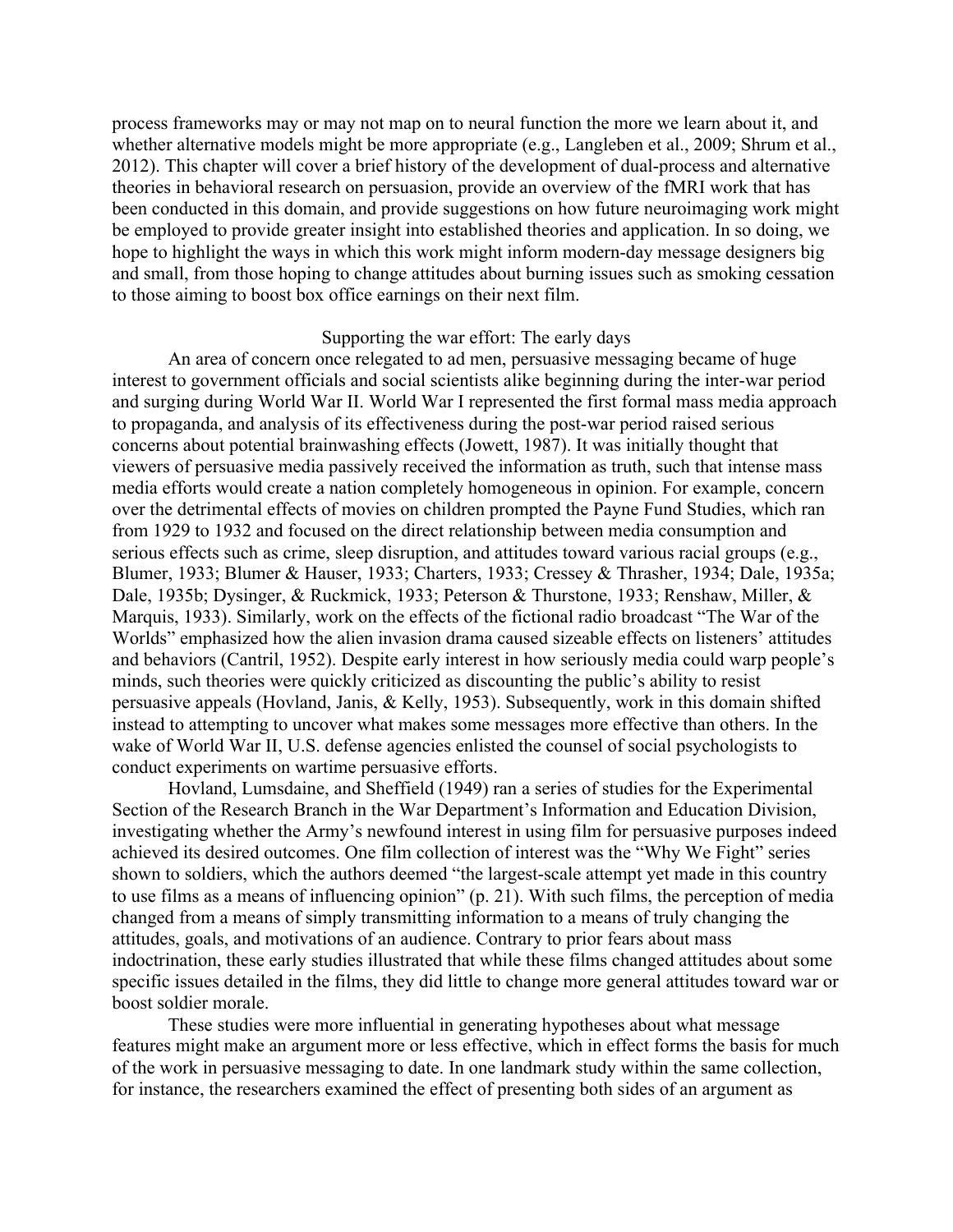opposed to only one side. They found that although both-sided arguments and one-sided arguments are equally persuasive overall, both-sided arguments tend to be more persuasive for individuals who are initially opposed to the argument at hand, while one-sided arguments tend to be more persuasive for individuals who already endorse the argument at baseline. One exception to the effectiveness of both-sided arguments, however, occurs when there are strong refutations for the counterargument. Already some foreshadowing of dual-process thinking can be seen in the authors' explanation for these results —they posited that initially opposed participants may not be convinced by one-sided arguments because they would be triggered to simply "rehearse their own position and seek new ways of supporting it" rather than to think deeply about the persuasive message (p. 203). Presenting both sides, the authors reasoned, may prevent this effect and cause those participants to consider the argument more thoughtfully. Such thinking aligns with later dual-process accounts in positing conditions under which message recipients might engage automatic or more deliberative processing in forming evaluations about a message.

After the war, these researchers started a wave of experimental inquiry into persuasive messaging. Hovland and colleagues developed the Yale Communication Research Program, which focused on how people learn message content and consciously accept or reject it (Hovland, Janis, & Kelley, 1953; Fiske & Taylor, 2008). Hoping to improve on prior research that simply compared effectiveness of different messages without delving into underlying causality, they called for an "increased emphasis on the isolation of basic factors related to general theoretical formulations" (Hovland, Janis, & Kelley, 1953; p. 4). Specifically, they examined which features of the message source, the message itself, the recipient, and the modality affect attitude change. For instance, they found that high credibility sources are more persuasive than low credibility sources, mild fear appeals are more persuasive than moderate or high fear appeals (but for more recent evidence to the contrary, see Earl & Albarracin, 2007), and that role playing support for an argument leads to more attitude change than simply reading the argument. Interestingly, however, dual-process-like accounts are present in the authors' conclusions regarding remaining issues in persuasion theory. Specifically, they distinguished among attention, comprehension, and acceptance of messages, noting that factors that cause attention to be high or low may affect how well messages are comprehended and subsequently accepted or rejected. They called for more testing of these moderating factors and theory building that might encompass a process involving all three steps (attention, comprehension, and acceptance).

Although some foreshadowing of dual-process accounts can be seen in this era, in general work from this time emphasized conscious attitudes. For instance, in cognitive response analysis, an examination of participants' reported cognitions—particularly counterarguments—in response to a persuasive message were related to the amount of subsequent attitude change (Brock, 1967). A mediational path was hypothesized wherein high or low counterarguing mediated the relationship between the stimulus message and a cognitive attitude change response (Fiske & Taylor, 2008). Similarly, in McGuire's chain of persuasion, steps such as attention, comprehension, and retention were required for persuasion to take place (1969, 1976; Fiske & Taylor, 2008). Although Hovland, Janis, and Kelley (1953) acknowledged that overt opinions may not always correspond with covert or implicit opinions and that implicit opinions may in fact guide behavior more, they reserved these discrepancies for more controversial domains ("e.g., preferences relating to perverse sexual practices or hostile evaluations of authority figures," p. 8). For relatively benign issues, they argued that reported attitudes are generally sufficient markers of internal cognitive response. These theories were instrumental in providing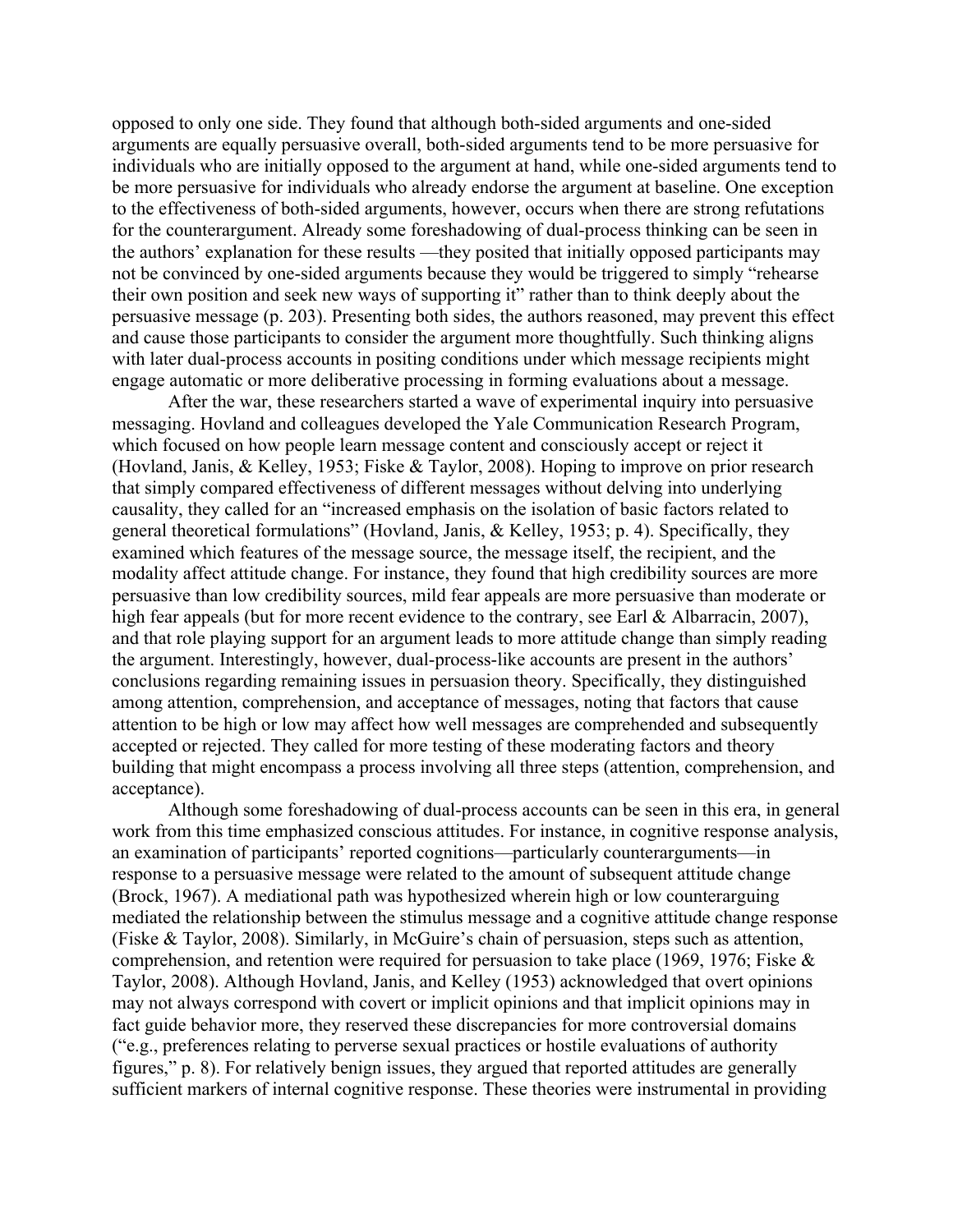the groundwork for modeling persuasion; however, growing interest in implicit processes throughout the 60s and 70s sparked a new wave of persuasion theories, and with them, shifting paradigms.

## Emergence of dual-process models to persuasion

At the time that dual-process models began to emerge, existing findings on attitude change were largely inconsistent, putting the field "in a state of disarray, to say the least" (Petty & Wegener, 1999; p. 41). Factors such as expert sources or negative affect were hypothesized to have consistent effects but often produced opposing findings in different contexts (e.g., Kelman & Hovland, 1953; Sternthal, Dholakia, & Leavitt, 1978; Zanna, Kiesler, & Pilkonis, 1970; Leventhal, 1970). As cognitive psychology developed in the latter half of the century, the assumption of limited cognitive capacity began to guide theory regarding attitude formation and change, providing a parsimonious explanation for why effects could vary under different conditions (Bruner, Goodnow, & Austin, 1956; Moskowitz, Skurnik, & Galinsky, 1999). In particular, the thought was that in order to conserve capacity, we use mental shortcuts to process incoming information more efficiently. As applied to persuasive influence, this 'least effort principle' suggests that when provided with a new persuasive message, individuals initially accept the information as true, and only through exertion of extra cognitive processing do they find potential flaws and consider the argument with more nuance (Gilbert, Krull, & Malone, 1990). While this exact argument has been tempered somewhat, the basic idea remains in dualprocess theories of persuasion that because of limited cognitive capacity, we sometimes rely on mental shortcuts to assess the validity of a message when we are otherwise cognitively taxed or unmotivated to exert extra effort.

The Heuristic-Systematic Model, for instance, relies on the sufficiency principle, arguing that when encountering a message, individuals optimize between minimal effort and addressing current motivational concerns; specifically, when making a judgment, people will exert effort until their actual confidence about an opinion reaches the sufficiency threshold, or their desired confidence (Chaiken, Giner-Sorolla, & Chen, 1996; Chaiken, Liberman, & Eagly, 1989; Simon, 1976; Chen & Chaiken, 1999). Therefore, it acknowledges that the processes outlined in prior models like McGuire's chain of persuasion may very well happen, but only when people are sufficiently motivated and have adequate capability (Chaiken, 1980; Chen & Chaiken, 1999; Eagly & Chaiken, 1993). Sufficient motivation might include accuracy, defensiveness, or impression management motives (Chaiken, Liberman, & Eagly, 1989). Provided the required motivation and ability are available, the model posits, people engage in systematic processing of a message and evaluate the pros and cons of the message's arguments. The likelihood of systematic processing can be increased by certain factors, such as evaluating a topic of high personal relevance, evaluating messages that affect important consequences, being the only person responsible for evaluating the message, or being told that the majority opinion differs from one's own (Fiske & Taylor, 2008). Systematic processing involves greater attention to the valence and quality of the message, and it results in greater memory of message details, promoting lasting attitude change (Axsom, Yate, & Chaiken, 1987; Mackie, 1987; McFarland, Ross, & Conway, 1984). Should sufficient motivation or ability not be available, people engage in heuristic processing, instead relying on well-engrained rules of thumb to guide their appraisal of the message. These heuristics include shortcuts such as message length, source attractiveness, or source expertise (Mackie & Worth, 1989; Wood, Kallgren, & Preisler, 1985). Importantly, the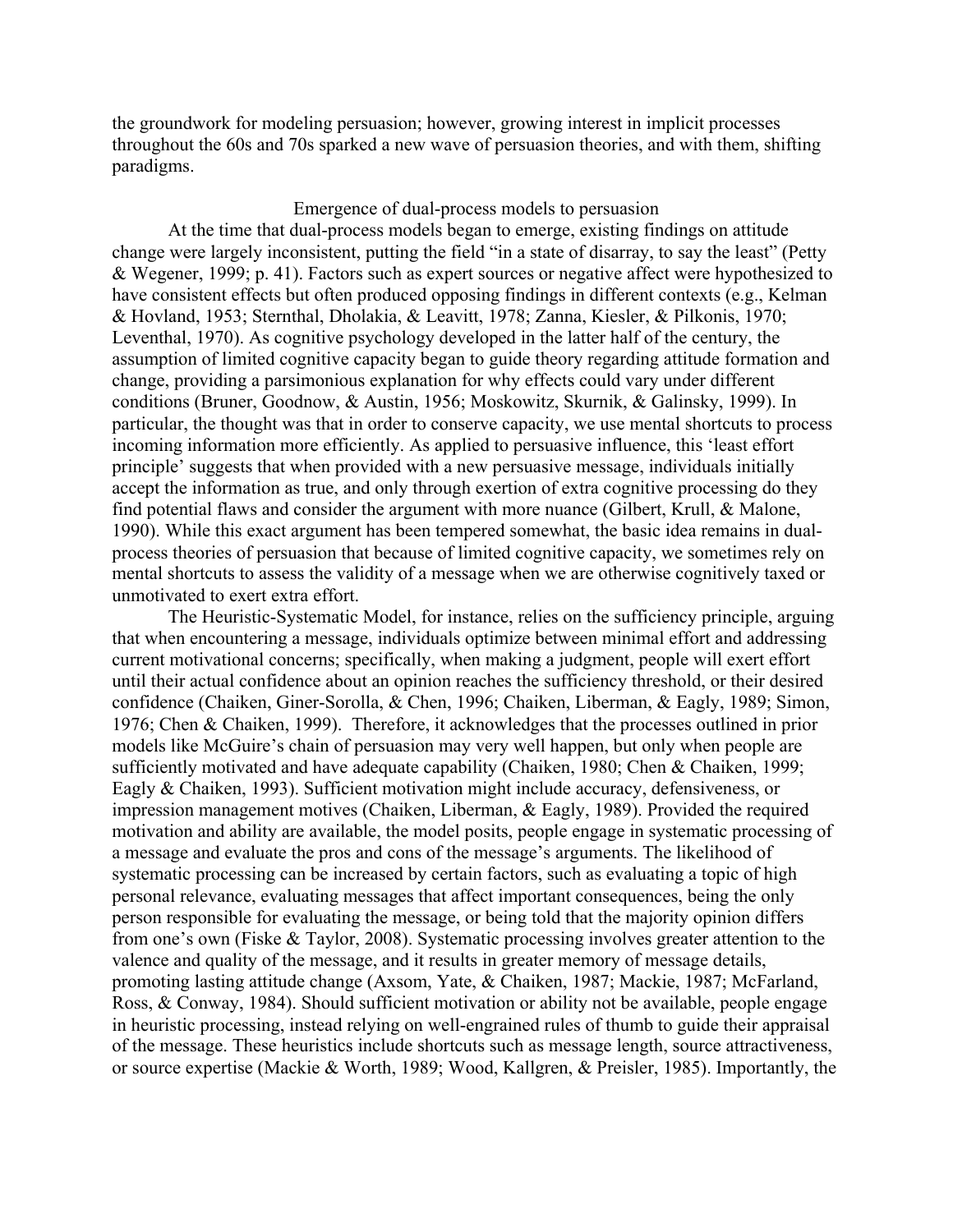HSM posits that systematic processing involves conscious thought but that heuristic processing may be either conscious or unconscious (Chen & Chaiken, 1999).

Similarly, the Elaboration Likelihood Model (ELM) specifies conditions under which people might evaluate a message more or less deeply (Petty & Cacioppo, 1981, 1986; Petty & Wegener, 1998). According to the ELM, people are motivated to hold correct attitudes; therefore, the extent to which they are persuaded does depend on the strength of the arguments in a message, but again only when they have sufficient motivation and ability to process the message. Conditions affecting motivation can include situational variables such as personal relevance of the topic, or individual differences such as uncertainty orientation or need to evaluate (Sorrentino, Bobocel, Gitta, Olso, & Hewitt, 1988; Sorrentino & Hancock, 1987; Sorrentino & Short, 1986; Jarvis & Petty, 1996; Tormala & Petty, 2001). As with the HSM, when these conditions are not met, people rely on peripheral cues to evaluate the message. Indeed, studies that have tested these moderating variables have indicated that persuasive

outcomes can vary widely based on which route (central or peripheral) is operating in response to the message. For instance, one study found that argument quality is a greater predictor of attitude change when the issue is personally relevant (central route), but celebrity endorsement is a greater predictor when the issue is not personally relevant (peripheral route; Petty, Cacioppo, & Schumann, 1983). The ELM also postulates that cues are not consistently only central or peripheral; they can be either based on context. For instance, source attractiveness would be a peripheral cue for an advertisement about a car, but it could serve as a central cue for a beauty product; empirical work indicates that this is the case for products such as shampoo (Petty & Cacioppo, 1980) and razors (Kahle & Homer, 1985).

While it is not our intention to detail the distinction between the ELM and HSM, a few differences are



Figure 1. The Elaboration Likelihood Model, reproduced from Petty & Cacioppo, 1986.

worth noting. First, the ELM argues that greater motivation and processing ability push an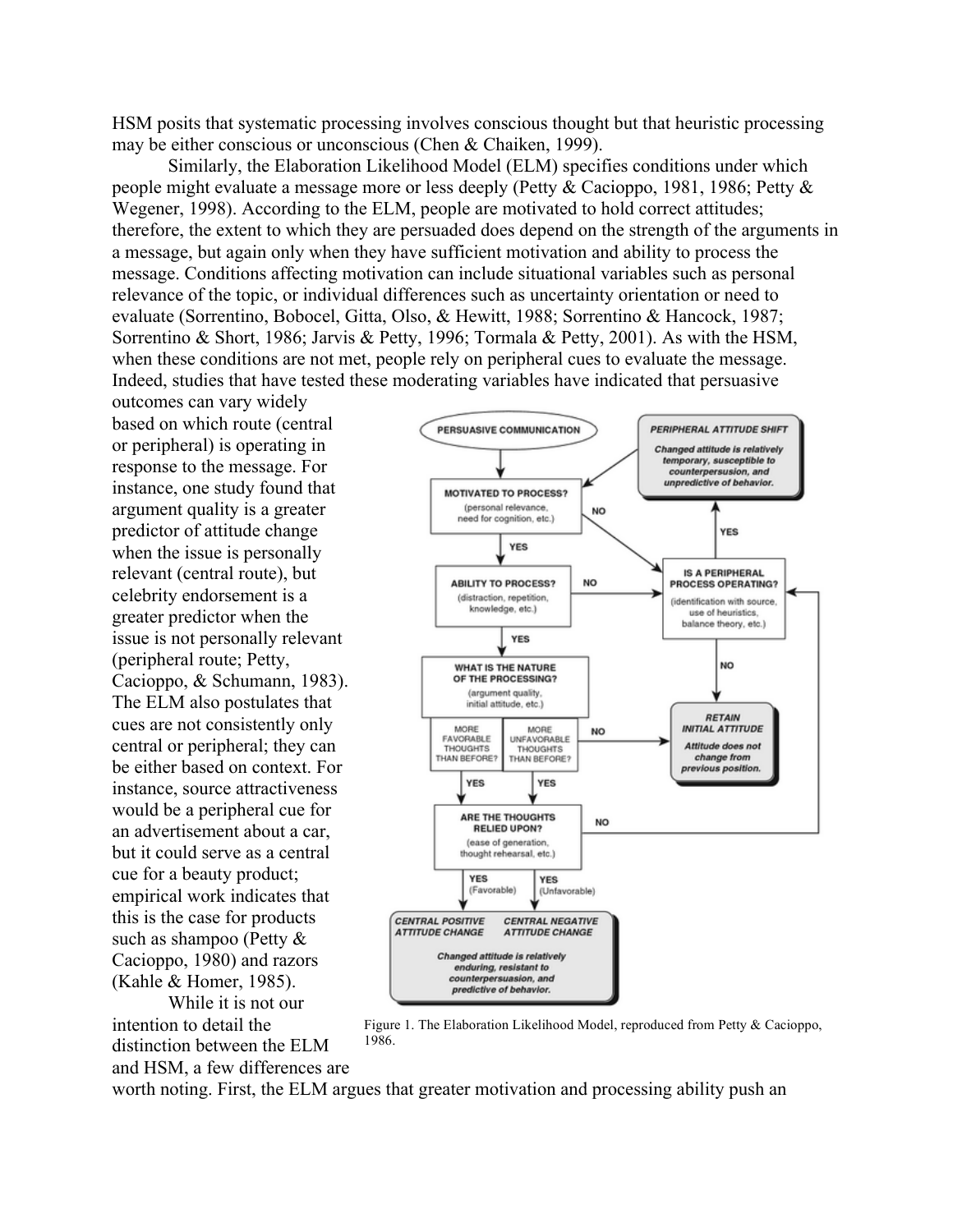individual toward central processing and away from peripheral processing, while the HSM allows for both modes (systematic and heuristic) to be highly influential when motivation and ability are high. Second, the ELM posits that a drive toward accuracy is the major motivational force toward deeper processing, which the HSM delineates three types of motives (accuracy, defense, and impression) and treats motivation as orthogonal to depth of processing (Chen & Chaiken, 1999).

Out of these more general dual-process models, others have developed specifically for particular domains of persuasion. For instance, the Persuasion Knowledge Model is tailored for persuasive processes in marketing research (Friestad & Wright, 1994; Shrum et al., 2012). A central tenet of this model is that consumers start to identify persuasion tactics in marketing over time and adapt in kind based on personal motivations. Any given "persuasion episode" consists of an agent's persuasion attempt and the target's evaluation along two dimensions: 1) perceived effectiveness, and 2) perceived appropriateness. Motivation to activate knowledge of persuasion is found to increase with factors such as unfamiliar agents, having experienced similar persuasion tactics prior, and use of unusual persuasion tactics. It can be decreased when the agent is perceived to be providing leeway and when the agent is not perceived as relevant in the target's relationships. Empirical testing of this theory has found that consumers do in fact develop schemas regarding persuasion tactics specific to different product categories and that these schemas affect how they process persuasive messaging in these different domains (Hardesty, Bearden, & Carlson, 2007; Friested & Wright, 1995). However, awareness of tactics does not necessarily render them ineffective. Chan and Sengupta (2010) found, for instance, that implicit attitudes toward a marketer using flattery are more positive than explicit attitudes, and further are better predictors of behavioral intentions than explicit attitudes. In contrast, a study on product placement revealed that extremely salient placements reduce brand attitudes (Cowley & Barron, 2008). 40



Figure 2. The Persuasion Knowledge Model, reproduced from Friestad & Wright, 1994.

Similarly, theories of narrative persuasion developed in the communication and consumer research literature to explain how stories may cause incidental attitude changes even though they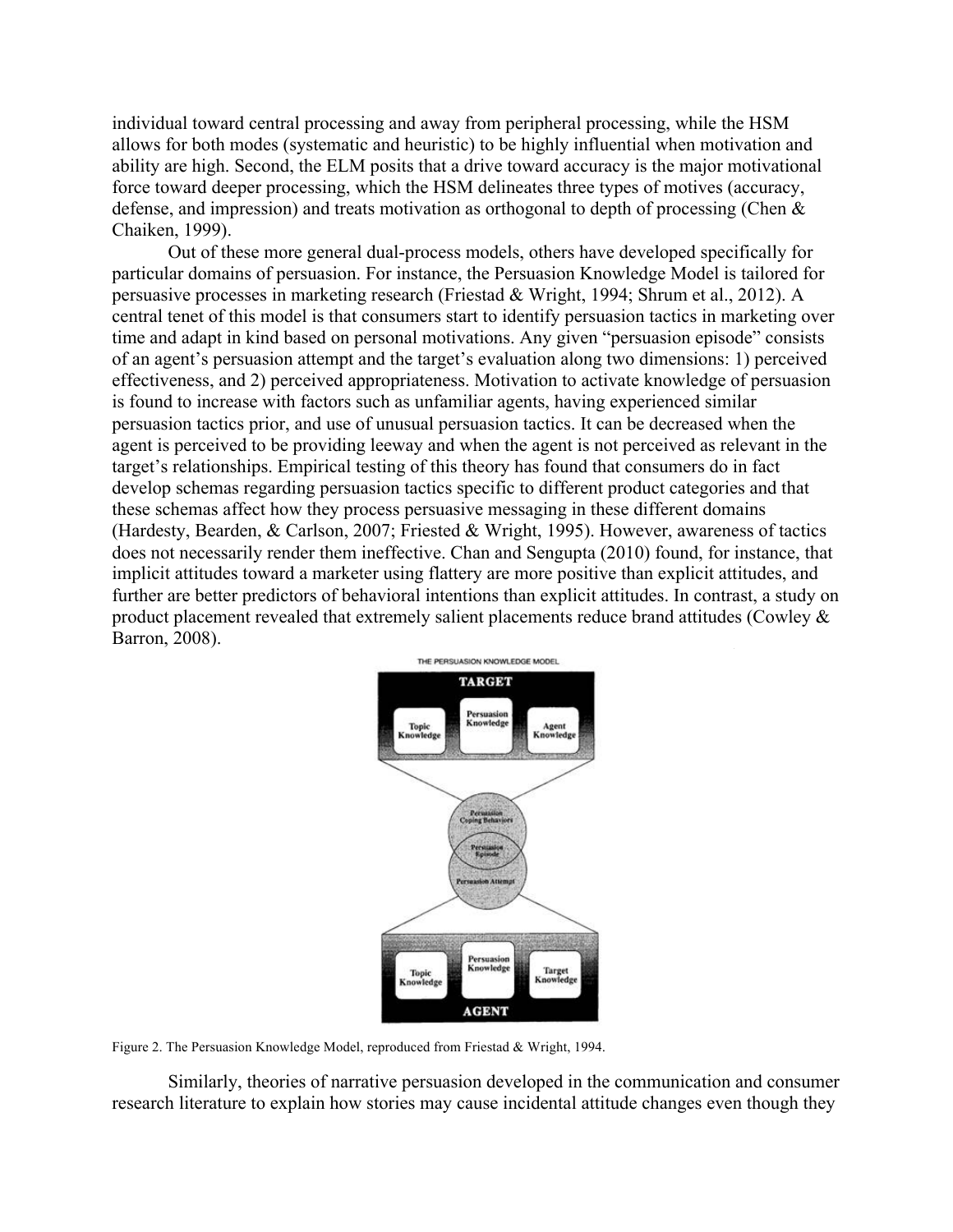are often not explicitly persuasive (Green & Brock, 2000; Slater & Rouner, 2002; Gerrig, 1993). While not couched in a dual-process framework per se, this work often draws parallels to the ELM and HSM while making important distinctions—indeed, Slater refers to his model as the "extended ELM" (2002). For instance, while the ELM and HSM emphasize the degree of cognitive processing as an important factor influencing persuasive outcomes, theories around narrative emphasize a qualitatively different construct of engagement with or immersion into the narrative as the crucial factor of influence, typically called "transportation" (Slater & Rouner, 2002; Green & Brock, 2000; Escalas, 2004). The degree of transportation can be influenced by a number of factors including personal identification with story characters (Basil, 1995; Rubin, Perse, & Powell, 1985; Zillmann & Bryant, 1994), or, to a lesser extent, issue involvement (Slater, 1997; Slater, 2002), but essentially these scholars argue that narratives that promote higher transportation increase persuasive impact by *decreasing* tendencies typically associated with deeper cognitive processing in the persuasion literature such as counterarguing (Slater  $\&$ Rouner, 2002). The effect of transportation on persuasive outcomes even holds regardless of whether the narrative is described as fiction or non-fiction (Green & Brock, 2000). Therefore, although transportation theory borrows dual-process elements in terms of hypothesizing factors that increase connection to a narrative or decrease counterarguing efforts, it posits transportation as a unifying process promoting persuasion rather than outlining dissociable routes. Interestingly, foreshadowing some of the findings in persuasion neuroscience, this work highlights the important of personal connection to the narrative, in terms of both homophily with characters and identification with the story's themes (Slater & Rouner, 2002). Though not stated outright, then, these data dovetail nicely with imaging work supporting the importance of value to self as a mechanism toward persuasive outcomes.

## Alternatives to dual-process models

While dual-process models were developed to provide a parsimonious explanation for diverging results in prior work, more recent alternative models have attempted to simplify these explanations even further under a single-process framework. Perhaps the best known is Kruglanski's Unimodel, which treats automatic and deliberative modes as special cases of the same information processing procedure (Kruglanski & Thompson, 1999; Kruglanski, Thompson, & Spiegel, 1999). Based on the lay epistemic theory (LET; Kruglanski, 1989), which suggests a more general process for the formation of subjective knowledge, the unimodel views persuasion as a process of hypothesis testing affected by various factors: 1) the structure of evidence for or against the hypothesis, and 2) cognitive, 3) ability, and 4) motivational capacities which determine depth and direction of inference (Kruglanski, Thompson, & Spiegel, 1999). Peripheral cues and message content are both treated more generally as pieces of evidence that can be used simultaneously in hypothesis testing through a process akin to syllogistic reasoning. Essentially, the unimodel argues that persuasion occurs in an 'if-then' fashion; given relevant evidence (whether peripheral cues or substantive message content), individuals evaluate the probability of the argument being true. If this probability is above a certain threshold, they are subsequently persuaded. While dual-process models tend to rank message arguments as more relevant to deep consideration of an argument's quality, the unimodel posits that both types of persuasive evidence can be greatly or minimally relevant depending on the context. Revisiting prior dualprocess work through a single-process lens, unimodel proponents find that message arguments were often confounded with length (i.e., longer than peripheral cues) and ordinal position (i.e., presented after peripheral cues), which could explain why they were more difficult to process for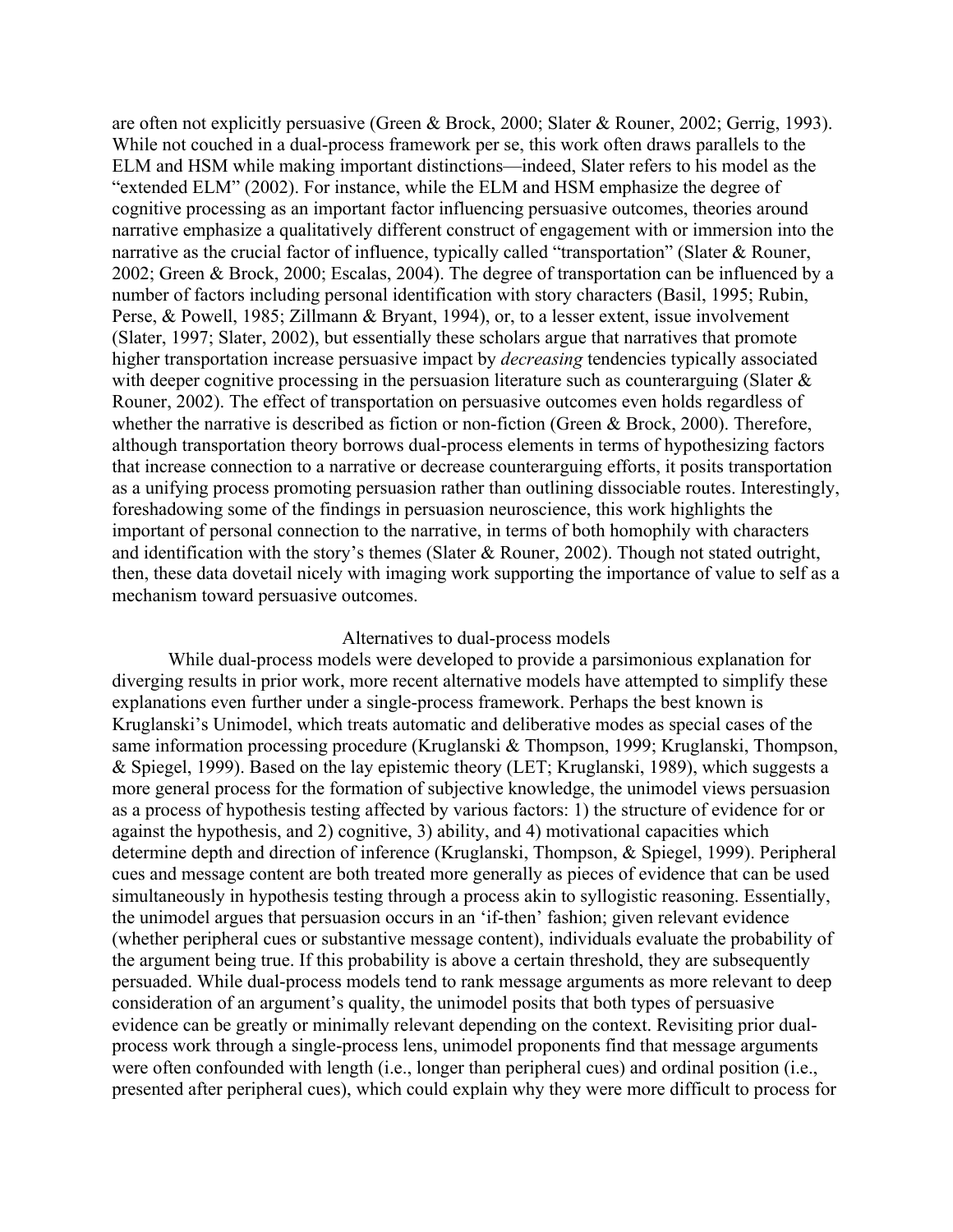reasons other than merely being message arguments (Petty, Cacioppo, & Goldman, 1981). When controlling for these external variables in later studies, these researchers find support for the notion that peripheral/heuristic cues and message content may be functionally equivalent (e.g., Pierro et al., 2005; Kruglanski et al., 2006).

## A neurocognitive approach to persuasion

With decades of multi-process and single-process theory building in the behavioral literature now available, neuroimaging researchers are ideally positioned to add value to the ways in which these different accounts have modeled the cognitive underpinnings of persuasion, both on a theoretical level and on a practical level. First, imaging methods allow us to temporally map specific cognitive processes occurring over the course of exposure to and consideration of a message (Izuma, 2013). Second, they avoid issues of the inability of participants to accurately introspect and report attitudes that are predictive of subsequent behaviors (Wicker, 1969; Nisbett & Wilson, 1977). Third, as will be covered below, fMRI studies have demonstrated a power to significantly predict persuasion-related outcomes over and above self-report (Falk et al., 2010; Falk et al., 2011). Finally, and perhaps most unique, they allow the researcher to interrogate multiple processes at once without interrupting the participant—in other words, we are able to assess participants' gut reactions to a message during message exposure, before we would traditionally have the chance to ask them their explicit opinion (at which point they have had time to process their thoughts and form a conscious attitude to some extent). Furthermore, we can examine these cognitive processes without requiring participants to make any response at all, although the option to pose questions to participants in the scanner is still of course available. We can also examine the relationship between these initial gut reactions and subsequent outcomes such as delayed memory (Langleben et al., 2009). This provides a naturalistic experience more akin to how individuals process messages in everyday life, without immediately being probed for an opinion, which may contaminate responses (Wilson & Schooler, 1991).

To the point of this chapter's discussion of dual- and single-process models, it is unlikely that participants unfamiliar with theories of persuasion would be able to articulate what kinds of cues or information are affecting their attitudes—not to mention that asking them to do so could easily affect depth of processing. Even if we can assess some of the causal factors of distal behaviors by manipulating certain variables (e.g., argument strength, issue involvement), the cognitive processes involved in individuals' final computation of their attitudes, ratings on a scale, or other judgments remain inaccessible. Rather, by unobtrusively tracking the networks engaged in message processing, we may gather an objective proxy of route(s) to persuasion as they occur in real-time. The review below covers the early literature combining persuasion and neuroimaging and then suggests some ways in which neuroimaging methods might inform ongoing debates.

Following a long tradition in persuasion research of manipulating source expertise, Klucharev, Smidts, and Fernandez (2008) performed one of the first persuasion neuroscience investigations. Replicating behavioral work, they found that source expertise and attractiveness in advertisements for various products are associated with greater purchase intentions. However, their major advance involved the underlying cognitive mechanisms responsible for an expertiseby-purchase intention interaction. Specifically, they found that perceived source expertise impacts activation in the caudate nucleus and medial prefrontal cortex (MPFC) in Brodmann area (BA) 10, which predicts positive attitudes toward the products. They interpreted these findings to suggest that the persuasive impact of expert sources may lie in their ability to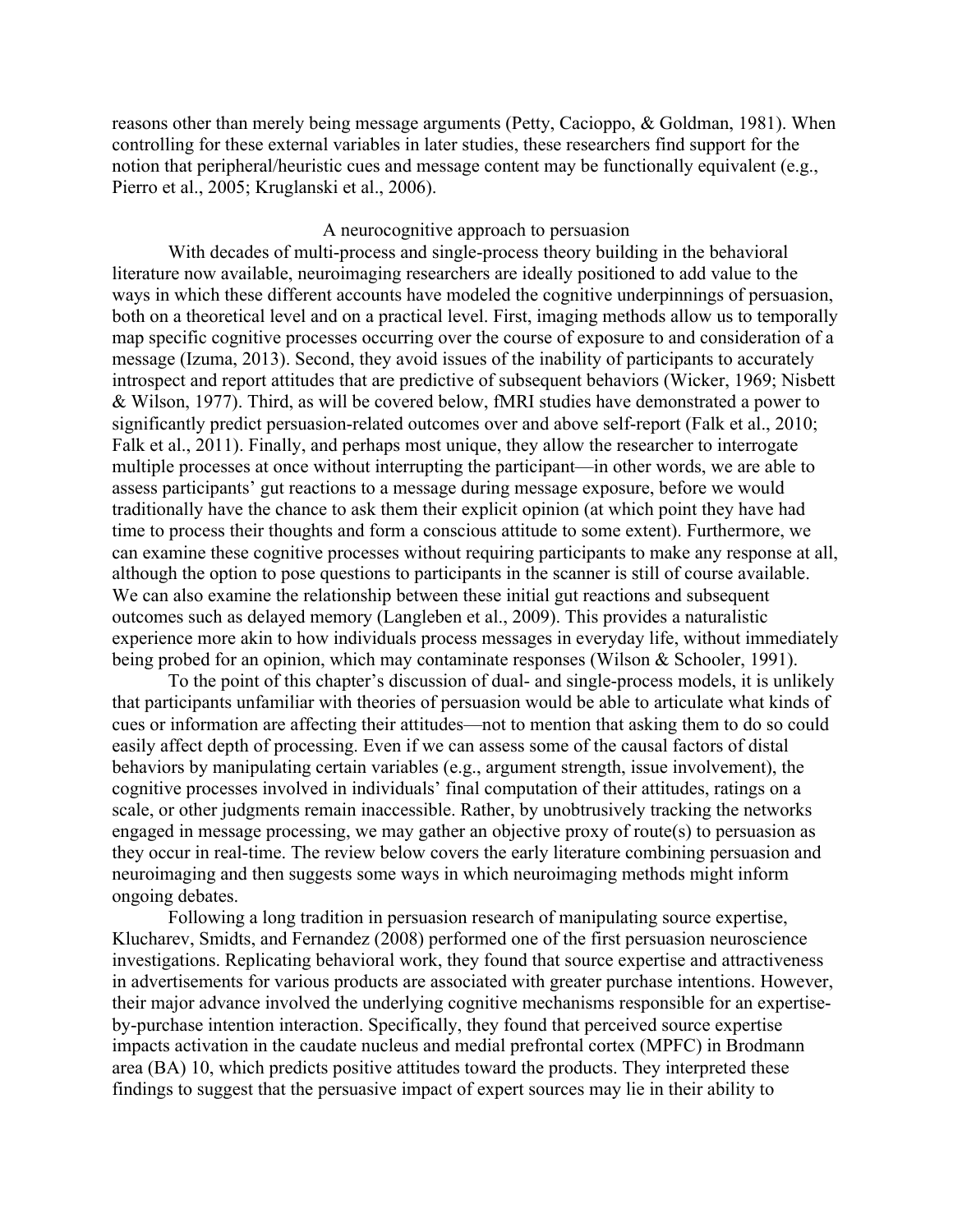modulate "perceived value, trust or risk-reward tradeoffs" (p. 364). Moreover, this paper was seminal in highlighting the ways in which a neuroscience approach to persuasion can supplement prior work. Relevant to this chapter's focus on dual-process thinking, the authors suggested that "whereas under low elaboration expertise is generally considered to work as a peripheral cue, on the neural level expertise appears to activate a combination of three processes: more semantic processing and elaboration on the celebrity-object combination (leading to) a deeper encoding of the object, and an emotional induction of trust to the object" (p. 363). Thus, these initial findings suggested that prior distinctions between peripheral cues and deeper message content may not map on quite as cleanly to neurocognitive evaluations of an attitude object. However, it is important to note that the study did not explicitly set out to evaluate dual-process accounts of persuasion and thus was not positioned make definitive claims about them.

Shortly after these initial findings, an upsurge of additional work began to identify consistent neural correlates of persuasive influence, often manipulating factors traditionally used in behavioral persuasion research. For instance, Chua et al. (2009) contrasted high and low tailoring of smoking cessation ads. In this initial investigation, they found that MPFC (BA9  $\&$ 10) and precuneus (BA7) activity is associated with self-reports indicating that the messages are more self-relevant. Citing prior work indicating that self-relevant health messages tend to be particularly effective (Stretcher, Shiffman, & West, 2006; Dijkstra, 2005), they argued that these regions may in turn be predictive of persuasive outcomes such as behavior change. Additionally, they suggested that self-relevant thinking "promotes elaboration, organization of encoded information, and enhanced memory and helps people choose which motivational and behavioral representations would guide behavior" (p. 167), which seems at least on some level to align with dual-process thinking in that activating self-relevant constructs might support central route processing.

Moving beyond using brain activity as an outcome, the next wave of research examined whether activity in certain regions could in fact *predict* downstream behavior change. Initial work in our lab demonstrated that activation in an a priori MPFC ROI (overlapping BA10/11) during viewing of sunscreen ads predicted sunscreen use in the following week (Falk et al., 2010). Particularly informative, a cross-validation approach revealed that this MPFC activation predicted, on average, 23% more of the variance in this behavior than did self-reported intentions to wear sunscreen. In effect, this study not only extended support for the notion of a tenuous/imperfect connection between self-reported intentions and behavior but further provided an alternative method that might better predict long-term behavior change from a thin slice of time during receipt of persuasive messages (Wicker, 1969).

Later work confirmed the effectiveness of this "brain-as-predictor" method by using a behavior that is much harder to change (smoking cessation vs. sunscreen use) and using a more accurate gauge of behavior change (carbon monoxide levels for smoking cessation vs. selfreported sunscreen use; Berkman & Falk, 2013). Falk et al. (2011) again found that activity in an MPFC ROI during message receipt successfully predicts behavior change, this time operationalized as smoking cessation behavior up to a month after initial exposure to antismoking ads. Moreover, adding this neural activity to an existing model predicting behavior change from self-reported intentions, self-efficacy, and ability to relate to the message doubled the variance explained, significantly increasing predictive ability.

Chua and colleagues found additional support for downstream behavioral effects of initial neurocognitive processing with evidence indicating that activation in DMPFC (BA9, 10) and precuneus (BA31, 7) is associated with tailored messages, and moreover that this activation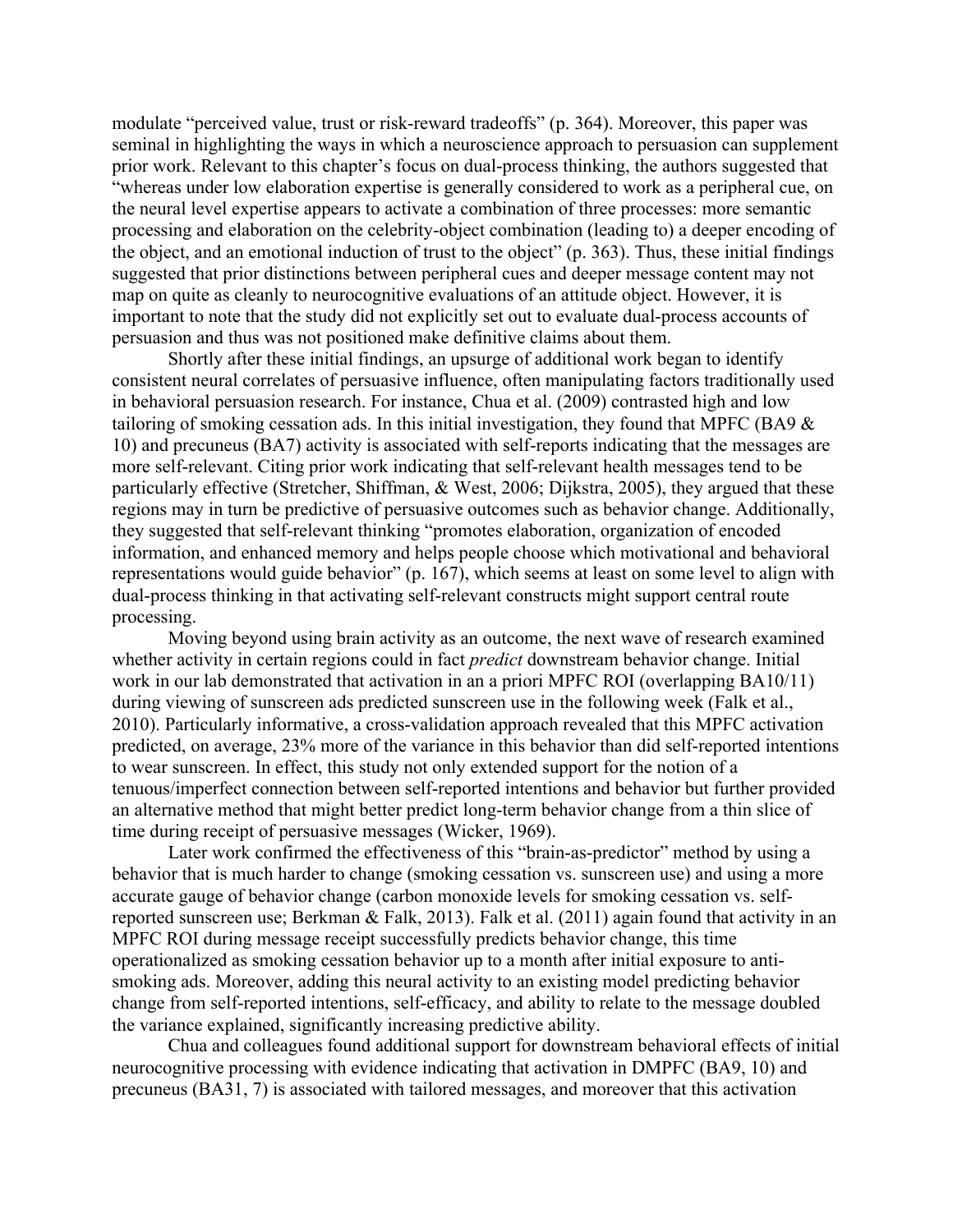during tailored messages predicts smoking cessation 4 months later (Chua et al., 2011). Similarly, Wang et al. (2013) manipulated argument strength (AS) and message sensation value (MSV) in smoking cessation advertisements and found that high AS and DMPFC activation are significantly associated with lower cotinine levels (i.e., less smoking) one month later. Again, they suggested that self-relevant processing may be a focal mechanism in behavior change, noting the relationship between DMPFC activity and forming intentions for future behavior (den Ouden et al., 2005; Buckner & Carroll, 2007). However, they made a slightly different argument than Chua and colleagues with respect to dual-process thinking in that they viewed self-relevant cognition as oppositional to devoting attention to the stimulus at hand. They found that the highest *deactivation* in DMPFC occurs during the high AS/high MSV ads, during which they suggested that participants may be devoting the most attention to the external stimulus (i.e., the ad) and the least to intention formation (i.e., self-relevant cognition), ultimately leading to less behavior change.

Finally, work in our lab extended this predictive approach beyond behavior change in the participants directly in the study to entire regions of the U.S. exposed to the ads that study participants saw (Falk et al., 2012). In this study, participants viewed ads for three different smoking cessation campaigns in the scanner and made predictions about which campaign would fare best. Calls to a smoking cessation hotline were then tracked in response to each campaign. While participants' (and experts') rank predictions about the relative effectiveness of each campaign were inaccurate, activity in the MPFC ROI successfully predicts which campaign was the most, intermediate, and least effective. Additionally, this study suggests important implications for the relationship between dual-process models and emerging neurocognitive thought about persuasion. Specifically, it included a self-report measure to gauge self-relevance ("To what extent can you relate to this advertisement?"), but the measure did not mediate the relationship between neural activity and behavior change. Therefore, rather than reflecting a conscious, deliberative evaluation of self-relevance, MPFC activity may be indexing a more implicit process. Indeed, this region has been implicated in a variety of automatic processes such as implicit valuation and affective judgments (Damasio, 1996), implicit preference processing (McClure et al., 2004), implicit self-relevance (Moran, Heatherton, & Kelley, 2009; Rameson, Satpute, & Lieberman, 2010), consideration of self-relevant goals (D'Argembeau et al., 2010), and implicit value signals of choices and preferences (Hare, Malmaud, & Rangel, 2011; Knutson et al., 2007). And, in a similar vein as the smoking cessation results, Berns and Moore (2012) found that although adolescents' subjective ratings of songs does not correlate with the songs'



population-wide commercial success, activity in the ventral striatum is significantly associated with album sales. It seems plausible, then, that in the domain of persuasion, MPFC activity may be indexing implicit self-related processing or value signaling that guides subsequent behavior change rather than indexing a more deliberative process; however, this region has also been considered a candidate for more deliberative types of processing (Satpute & Lieberman, 2006; Lieberman, 2007). Therefore, future work will be needed to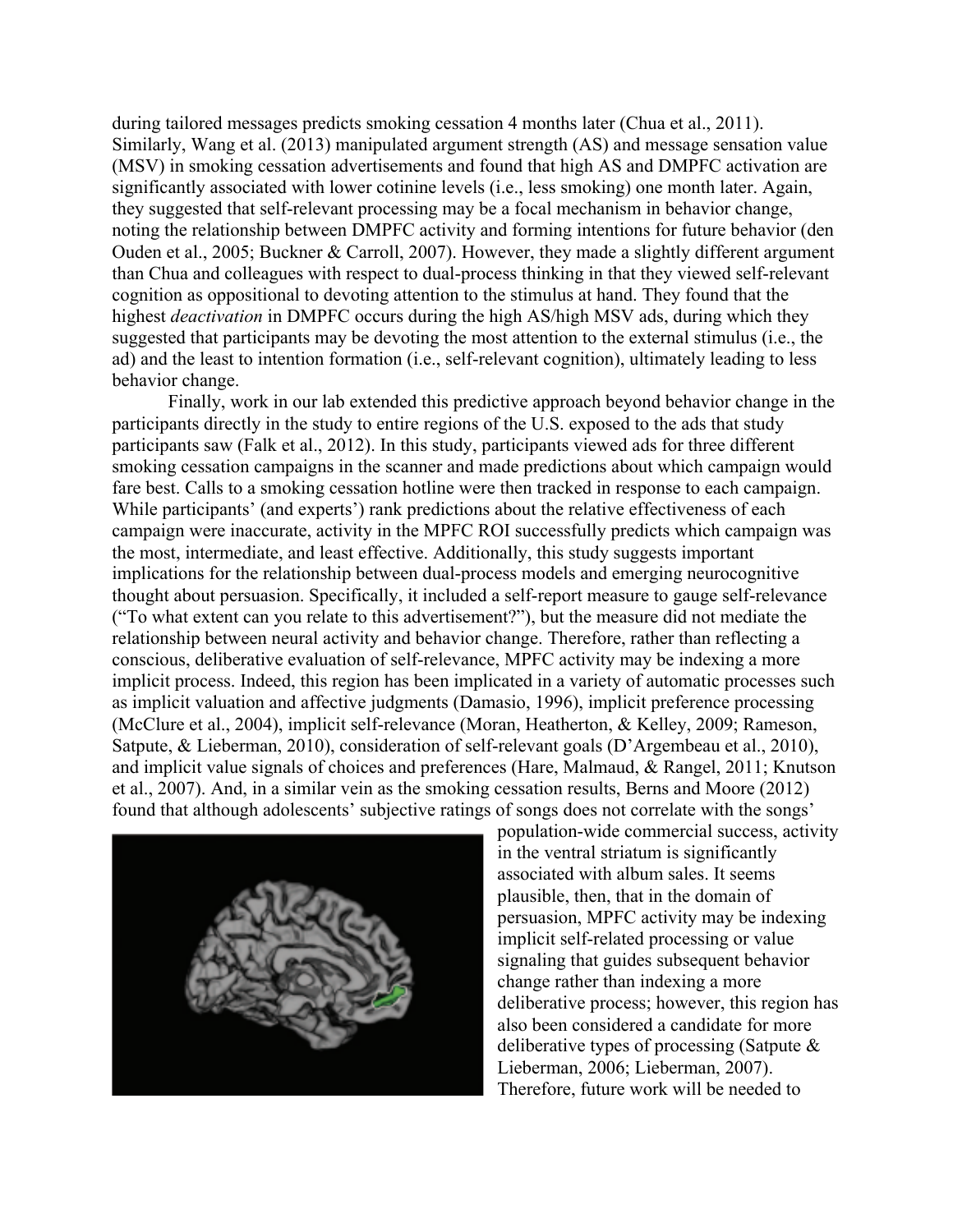## reconcile these accounts.

#### Figure 3. MPFC ROI in Falk et al., 2012.

In addition, there is preliminary support for the impact of these regions not only in personal and population-level persuasion, but also in message propagation, or a chain of persuasive influence from person to person. In one study, a group of participants was exposed to a variety of ideas for television pilots, which they could subsequently choose whether or not to recommend to another group of participants who they were told would make the ultimate decision whether or not to put each pilot into production (Falk et al., 2013; Falk, O'Donnell, & Lieberman, 2012). Activity in a group of regions including DMPFC, precuneus, striatum, and TPJ during initial exposure to the pilots in the first group of participants was significantly correlated with the ultimate success of the show ideas (i.e., average idea preference in the *second* group of participants). Thus, it seems that the importance of regions associated with self-relevant processing, and in addition mentalizing, extends beyond how persuaded an individual is when initially exposed to a message. Rather, activity in these regions among direct message recipients during message exposure predicts how effectively they will spread enthusiasm for the message among those with whom they discuss it (who have never been exposed to the message firsthand).

Persuasion neuroscience and dual-process models: Suggestions for programmatic research As described in the preceding review, recent work in persuasion neuroscience has taken important first steps to uncover neurocognitive underpinnings of persuasive processes as they occur during message receipt. Notably, these studies have provided one solution to the notorious issue in attitudes research of the fragility of self-report and common inability among participants to accurately introspect (Wicker, 1969; Nisbett & Wilson, 1977). Indeed, they have demonstrated substantial increases in variance in behavior explained over and above traditional self-report measures (Falk et al., 2010; Falk et al., 2011). The consistency in these studies is promising; across several paradigms, the MPFC repeatedly emerges as playing an important role in predicting behavior change in response to persuasive messages (Izuma, 2013; Chua et al., 2011; Chua et al., 2009; Falk, Berkman, & Lieberman, 2012; Falk et al., 2010; Falk et al., 2011). However, as others have noted, "compared with the long history of research on social influence and attitude change in social psychology, the investigation of neural mechanisms underlying such processes is still in its infancy. An important point that should be emphasized is that people change their opinions for different reasons, and dissociating underlying motivations for attitude change is critical for a clear understanding of the neural basis of attitude change" (Izuma, 2013; p. 459). Indeed, one potential explanation for the predictive power of MPFC in past studies is that this work used largely self-relevant messages (e.g., smoking cessation ads for smokers, sunscreen messages for southern California residents); therefore, self-relevant cognition may have played a particularly important role in persuasion in those contexts. However, with decades of theory-building that details a variety of motivations and contexts for attitude change, it will be important for future persuasion neuroscience research to test and update existing models.

Theories about persuasive processes have largely taken the form of dual-process models; however, it is unclear how well these theories map onto existing findings in persuasion neuroscience. These recent studies do not—nor were they ever intended to—test or extend models such as the ELM or HSM; however, fMRI could prove a useful tool in extending or updating these theories in its ability to simultaneously investigate a number of networks that would support the multiple routes to persuasion posited in these theories. While the consistency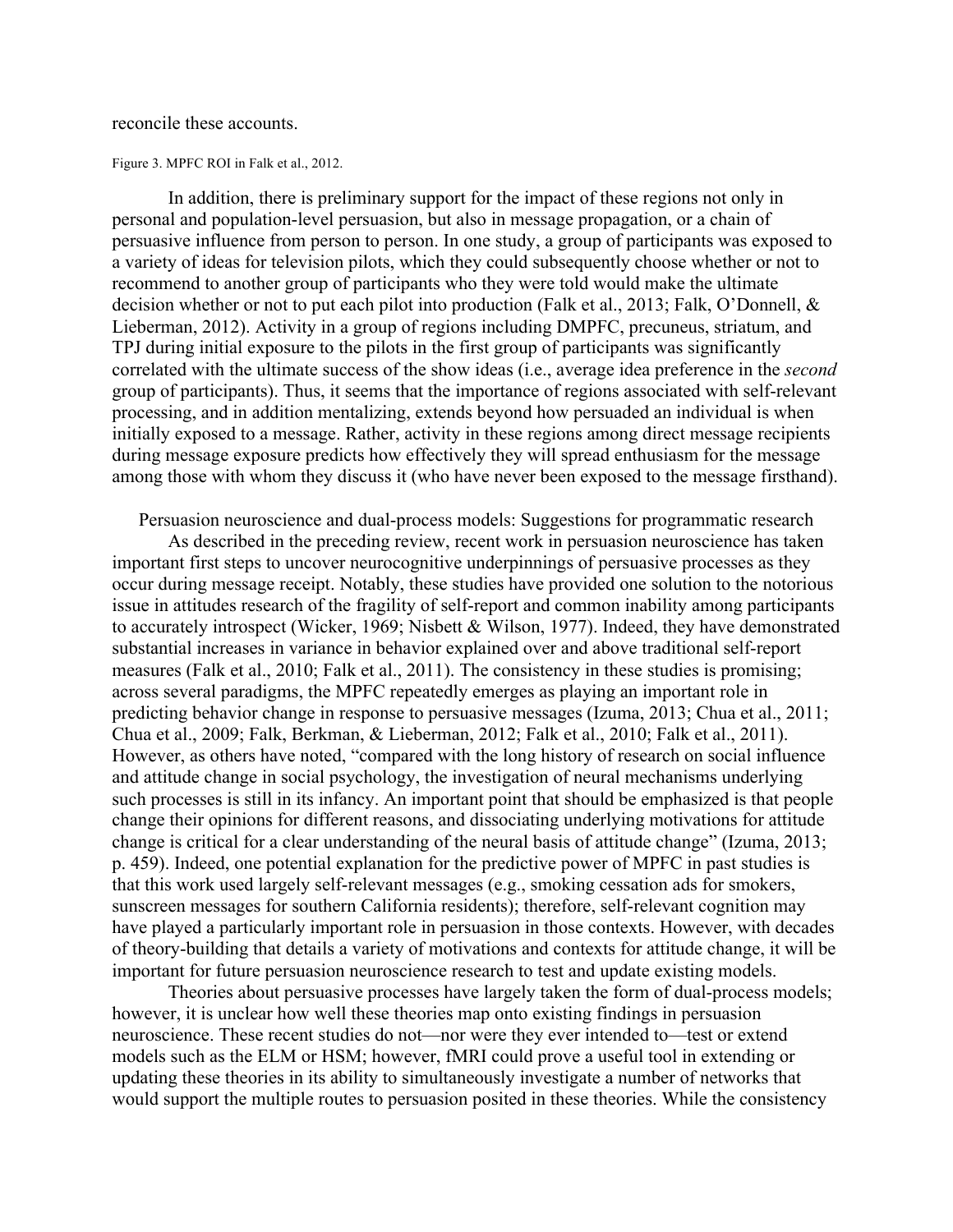of findings supporting the role of the MPFC in predicting persuasion might suggest promise for a single-process account, it is also possible that multiple routes of processing first interact, with MPFC activity serving as a final integrated value signal of persuasive impact. For instance, it may be that limbic systems supporting affective reactions to message cues and lateral prefrontal regions supporting cognitive processing of message arguments serve as a first pass to integrate these various types of information. Depending on factors outlined in prior theory such as issue relevance and motivation to process, these routes would take on different weights (i.e., be more or less active) and subsequently interact as inputs to the MPFC where final persuasive value signal is indexed. Indeed, such an account would converge nicely with neuroeconomics views of the VMPFC as a calculator of reward value (Hare, Camerer, & Rangel, 2009; Hare et al., 2010; Wallis and Miller, 2003; Padoa-Schioppa and Assad, 2006; Kable and Glimcher, 2007; Plassmann, O'Doherty, & Rangel, 2007; Tom, Fox, Trepel, & Poldrack, 2007; Valentin et al., 2007; Wallis, 2007; Hare et al., 2008; Rolls, McCabe, & Redoute, 2008). In this case, it could be that differentially weighted inputs from deliberative and/or peripheral processing in other networks are synthesized in the MPFC, which indexes how much the arguments are personally rewarding (i.e., persuasive) and in turn motivates message-consistent behavior. Of course, such an account is primarily theoretical at this point; what follows are several suggestions for programmatic testing.

It may first be useful to manipulate factors hypothesized to affect distinct routes in prior work to see where they map onto dissociable neural pathways and where these pathways might converge. For instance, studies could manipulate cognitive load. If, as dual-process accounts suggest, individuals rely more on peripheral cues under high load and more on message arguments under low load, we may see stronger connections between limbic systems and ultimate MPFC signal under high load relative to low load, and conversely stronger connections between lateral prefrontal regions and ultimate MPFC signal under low load relative to high load. Based on existing work in persuasion neuroscience, we would expect that MPFC activity would still be the strongest predictor of downstream attitudes and/or behavior change; however, this signal may rely differentially on these two streams of input depending on the context. Techniques such as psychophysiological interaction (PPI) analysis could be employed to investigate the relationship between each of these two routes (limbic and lateral prefrontal) and MPFC under varying levels of cognitive load. For instance, we might expect a stronger correlation between limbic and MPFC activity under high relative to low load conditions. Alternatively, a single-process account, which would argue that simply more evidence is taken into account under low load, might predict that activity in both lateral prefrontal and limbic regions would increase as cognitive load decreases because more cognitive resources are available and individuals are considering more of the persuasive evidence (both emotional cues, message arguments, and potentially pieces of evidence) available. The proposed methods allow us to test these distinct accounts simultaneously.

An important trend among extant studies in persuasion neuroscience is that they typically involve self-relevant messages (e.g., anti-smoking messages for smokers). Therefore, in order to test the robustness of MPFC as a predictor of persuasion, researchers may wish to manipulate the degree of self-relevance in the persuasive messages employed. In cases of low self-relevance, dual-process frameworks might anticipate different networks to predict persuasive outcomes under different contexts. For instance, under high motivation to elaborate (e.g., monetary reward), lateral prefrontal regions could interact with limbic regions associated with positive valence/reward (e.g., VS) to predict persuasion. Conversely, limbic regions associated with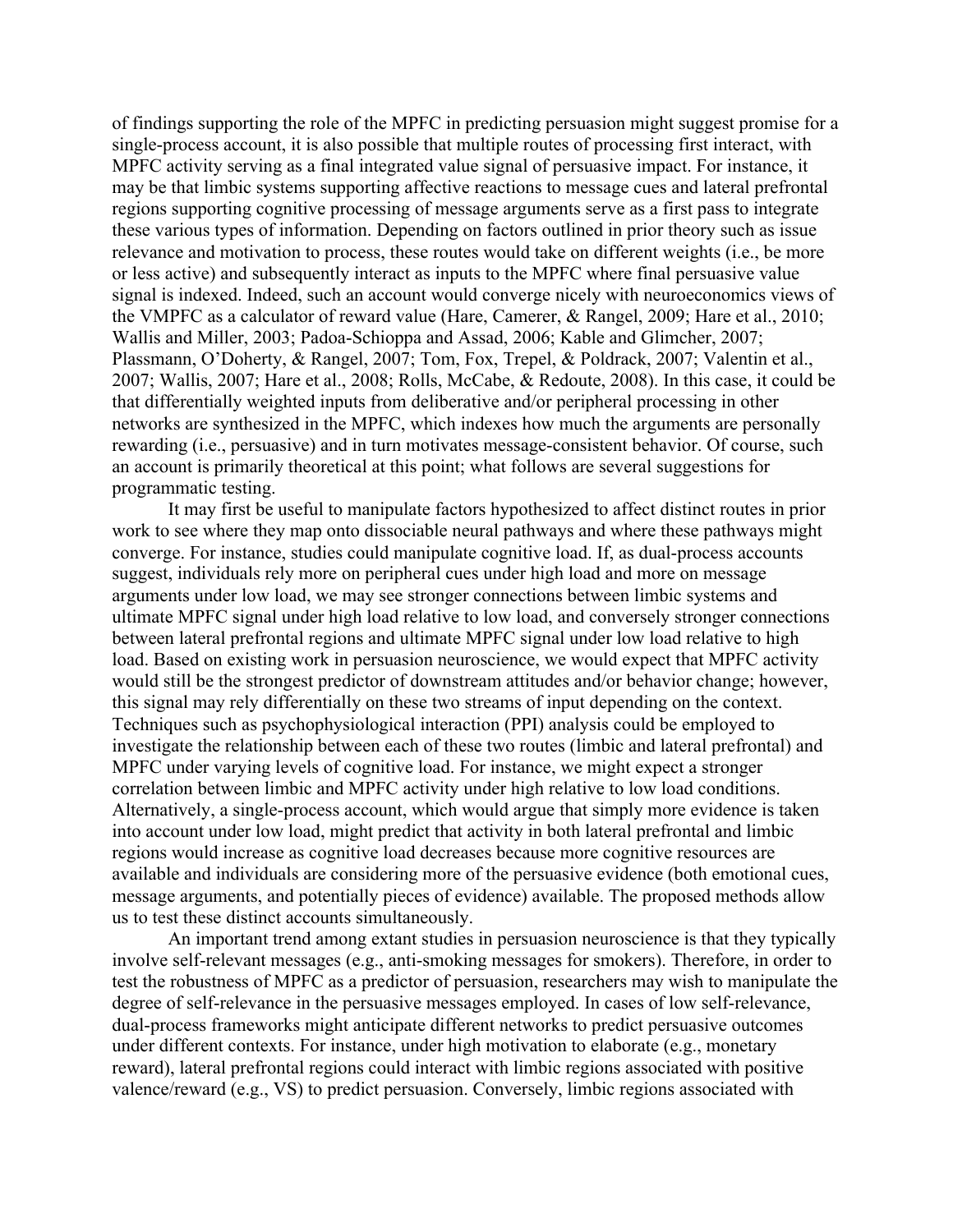conflict detection (e.g., ACC) may be indexing counterarguing and may instead predict resistance to persuasion. Under low motivation to elaborate, it may be the simple effect of limbic reward areas alone that predicts persuasion without interaction with higher order processing seen under elaboration. Again, a single-process account might make different predictions, which could again be tested with the same methods. From this perspective, one might expect parallel parametric increases in both limbic reward and lateral prefrontal regions as high motivation to elaborate increases and individuals are incentivized to consider greater amounts of all types of evidence.

Of course, it may be the case that findings from the proposed work and other studies like it may support new models entirely. It is not our intention to advocate for any one account in particular; rather, we are simply suggesting that the next wave of persuasion neuroscience research may benefit from rigorous testing of dual-process theories, which tend to be the most prominent accounts in behavioral work (Kruglanski & Thompson, 1999). In turn, this work may prove valuable in contributing to the social psychological literature on persuasion as a whole in several ways. First, it improves the temporal specificity with which we can model message encoding and subsequent attitudinal and behavioral change, allowing us to identify particularly influential steps in this process precisely when they occur. Second, it often provides greater predictive ability of distal behavior change over and above the effect of self-report (Falk et al., 2010; Falk et al., 2011). Finally, future directions such as those proposed provide a way to test dual-process vs. single-process theories directly with falsifiable hypotheses for either account.

#### Summary and conclusions

Persuasion has remained a timely topic in social psychology for close to a century, with good reason. Better understanding persuasive influence is of interest to a wide variety of groups, from health professionals to politicians. With special government support for the topic during World War II, systematic experimental research in this field really began to take off, and over the next few decades, sustained interest in persuasion provoked a special interest in theory building to account for sometimes divergent effects in prior work. In particular, dual-process models such as the ELM and HSM provided some of the first parsimonious explanations for moderating conditions under which different results might be observed (e.g., Chaiken, 1980; Chen & Chaiken, 1999; Eagly & Chaiken, 1993; Petty & Cacioppo, 1981, 1986; Petty & Wegener, 1998). In more recent years, single-process alternatives have been developed, which posit that cues/heuristics and message arguments are simply each special cases of the more comprehensive category of 'persuasive evidence,' and rather than using each type of evidence under different conditions, individuals use a larger amount of persuasive evidence overall when motivation and/or ability to process information is higher (e.g., Kruglanski & Thompson, 1999; Kruglanski, Thompson, & Spiegel, 1999). Therefore, these alternatives view processing of all persuasive evidence as occurring on a single continuum. While these models posit implicit cognitive processes underlying persuasion, the evidence involved in building these theories relied heavily on self-report.

Recent neuroimaging methods have provided the extra benefit of being able to interrogate multiple processes at once, tracking activity in neurocognitive networks during message presentation, encoding, and evaluation as they are occurring. Additionally, these methods have shown remarkable predictive power; activity in certain regions, most consistently the MPFC, during message receipt has predicted behavior change weeks later and in populations beyond the immediate sample of participants in the study (Wang et al., 2013; Chua et al., 2011; Falk,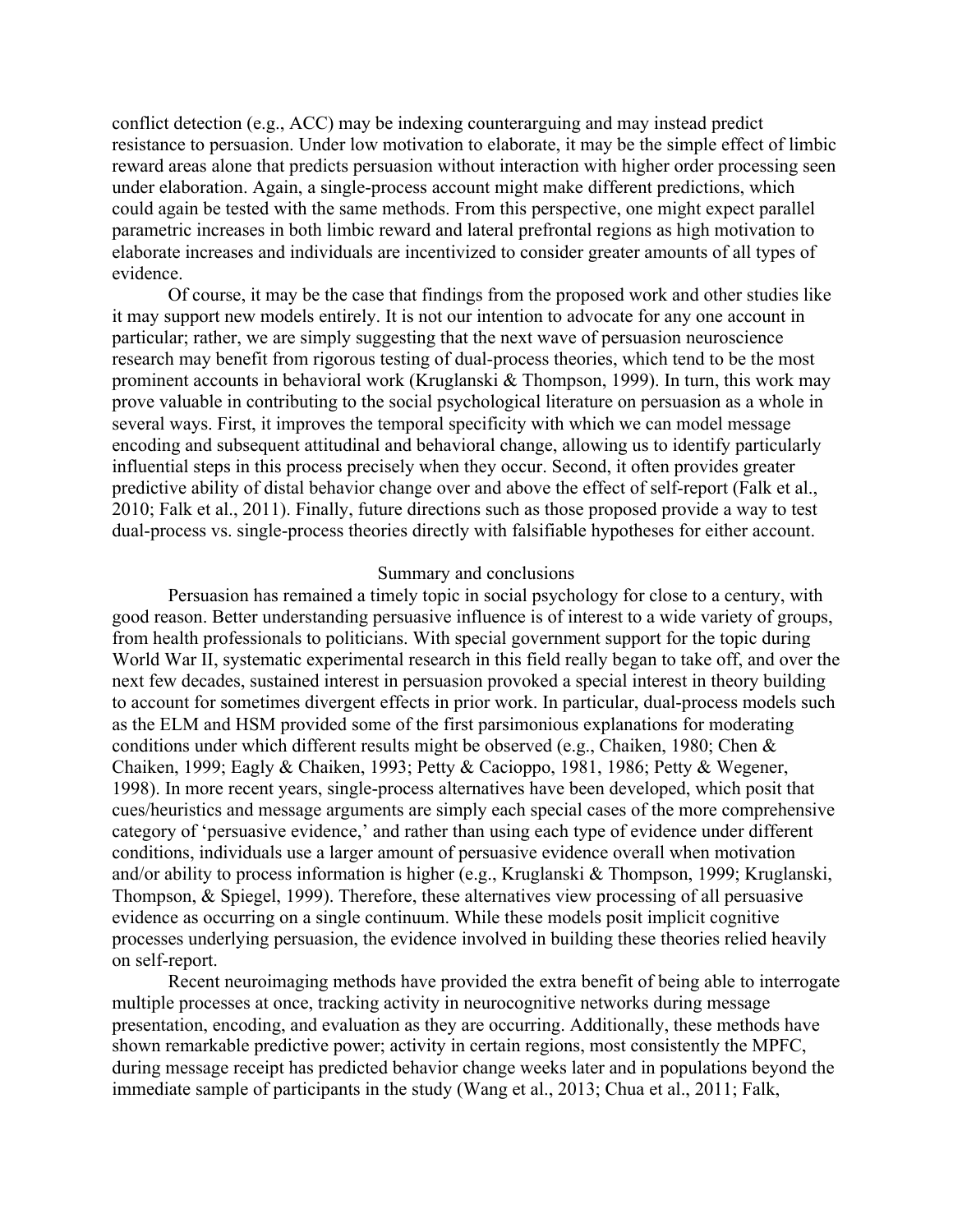Berkman, & Lieberman, 2012; Falk et al., 2011). However, because these studies largely used self-relevant stimuli, it is unclear whether other networks could also be integral to persuasive processes under different motivations and types of stimuli, and whether such networks might be dissociated into automatic and controlled kinds of processes that map onto existing dual-process models of persuasion. The next step, then, is a systematic attempt to test these prior theories with new methods developed in the context of persuasion neuroscience. Suggestions for such a program of research are proposed, which manipulate information processing motives and suggest hypotheses that would support dual-process or single-process frameworks. In so doing, it is entirely possible the data would support dual-process models, single-process models, or perhaps implicate new models entirely. The major point we are advocating is for a more structured theory-testing approach as a future direction in persuasion neuroscience. In so doing, we hope to gain a richer and more actionable understanding of Allport's "most distinctive and indispensible concept in contemporary American social psychology" (1935; p. 798).

# References

- Ajzen, I., & Fishbein, M. (1977). Attitude-behavior relations: A theoretical analysis and review of empirical research. *Psychological Bulletin*, *84*(5), 888-918.
- Allport, G.W. (1935). Attitudes. In C. Murchison (Ed.), *Handbook of social psychology* (pp. 798- 844). Worcester, MA: Clark University Press.
- Axsom, D., Yates, S., & Chaiken, S. (1987). Audience response as a heuristic cue in persuasion. *Journal of Personality and Social Psychology, 53*, 30-40.
- Basil, M.D. (1995, May). *Identification effects in persuasion*. Paper presented at the annual meeting of the International Communication Association, Information Systems Division, Albuquerque, NM.
- Berkman, E. T., & Falk, E. B. (2013). Beyond Brain Mapping Using Neural Measures to Predict Real-World Outcomes. *Current Directions in Psychological Science*, *22*(1), 45-50.
- Berns, G.S., & Moore, S.E. (2012). A neural predictor of cultural popularity. *Journal of Consumer Psychology, 22*, 154-160.
- Blanton, H., Jaccard, J., Christie, C., & Gonzales, P. M. (2007). Plausible assumptions, questionable assumptions and post hoc rationalizations: Will the real IAT, please stand up?. *Journal of Experimental Social Psychology*, *43*(3), 399-409.
- Blumer, H. (1933). *Movies and conduct*. New York: Macmillan.
- Blumer, H., & Hauser, P. M. (1933). *Movies, delinquency and crime*. New York: Macmillan.
- Brock, T.C. (1967). Communication discrepancy and intent to persuade as determinants of counterargument product. *Journal of Experimental Social Psychology, 91*, 154-170.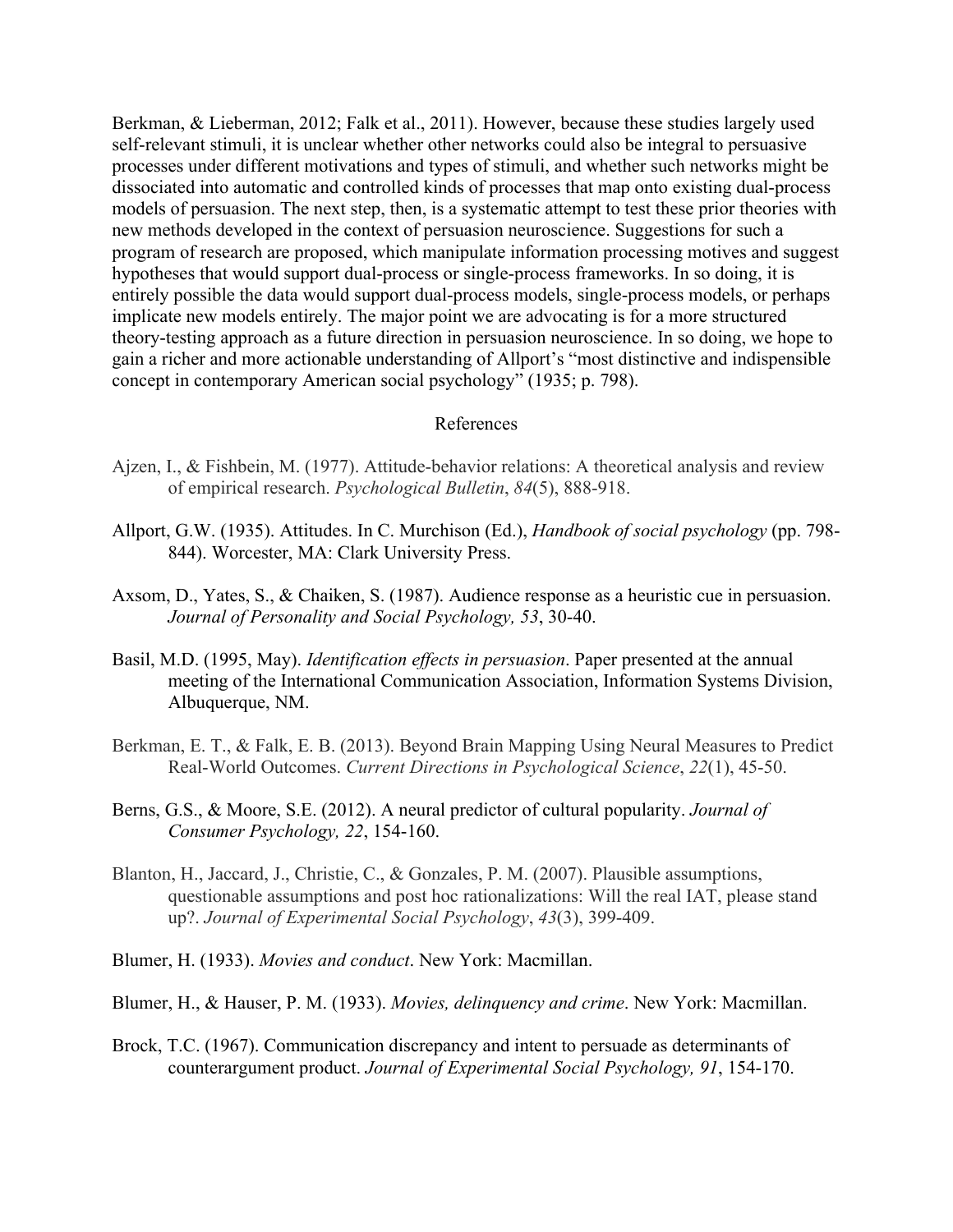Bruner, J.S., Goodnow, J.G., & Austin, G.A. (1956). *A study of thinking*. New York: Wiley.

- Buckner, R.L., Carroll, D.C. (2007). Self-projection and the brain. *Trends in Cognitive Science, 11*, 49-57.
- Cantril, H. (1952). *The invasion from Mars: A study in the psychology of panic*. Transaction Publishers: New Brunswick.
- Cartwright, D. (1947). Surveys of the war finance program. In *Measurement of Consumer Interest*, edited by R.L. Ackoff and M. Wax. Philadelphia: University of Pennsylvania Press.
- Chaiken, S. (1980). Heuristic versus systematic information processing and the use of source versus message cue sin persuasion. *Journal of Personality and Social Psychology, 39*, 752-766.
- Chaiken, S., Giner-Sorolla, R., & Chen, S. (1996). Beyond accuracy: Defense and impression motives in heuristic and systematic information processing. In P.M. Gollwitzer & J.A. Bargh (Eds.), *The psychology of action: Linking cognition and motivation to behavior* (pp. 553-578). New York: Guilford Press.
- Chaiken, S., Liberman, A., & Eagly, A.H. (1989). Heuristic and systematic information processing within and beyond the persuasion context. In J.S. Uleman & J.A. Bargh (Eds.), *Unintended Thought* (pp. 212-252). New York: Guilford Press.
- Chan, E., & Sengupta, J. (2010). Insincere flattery actually works: A dual attitudes perspective. *Journal of Marketing Research, 47,* 122–133.
- Charters, W. W. (1933). *Motion pictures and youth*. New York: Macmillan.
- Chen, S., & Chaiken, S. (1999). The heuristic-systematic model in its broader context. In S. Chaiken & Y. Trope (Eds.), *Dual-Process Theories in Social Psychology* (pp. 73-96). New York: Guilford Press.
- Chua, H. F., Ho, S. S., Jasinska, A. J., Polk, T. A., Welsh, R. C., Liberzon, I., & Strecher, V. J. (2011). Self-related neural response to tailored smoking-cessation messages predicts quitting. *Nature N*euroscience, 14(4), 426-427.
- Chua, H. F., Liberzon, I., Welsh, R. C., & Strecher, V. J. (2009). Neural correlates of message tailoring and self-relatedness in smoking cessation programming. *Biological Psychiatry, 65(2)*, 165-168.
- Cowley, E., & Barron, C. (2008). When product placement goes wrong: The effects of program liking and placement prominence. *Journal of Advertising, 37(1),* 89–98.

Cressey, P. G. and F. M. Thrasher. (1934). *Boys, movies and city streets*. New York: Macmillan.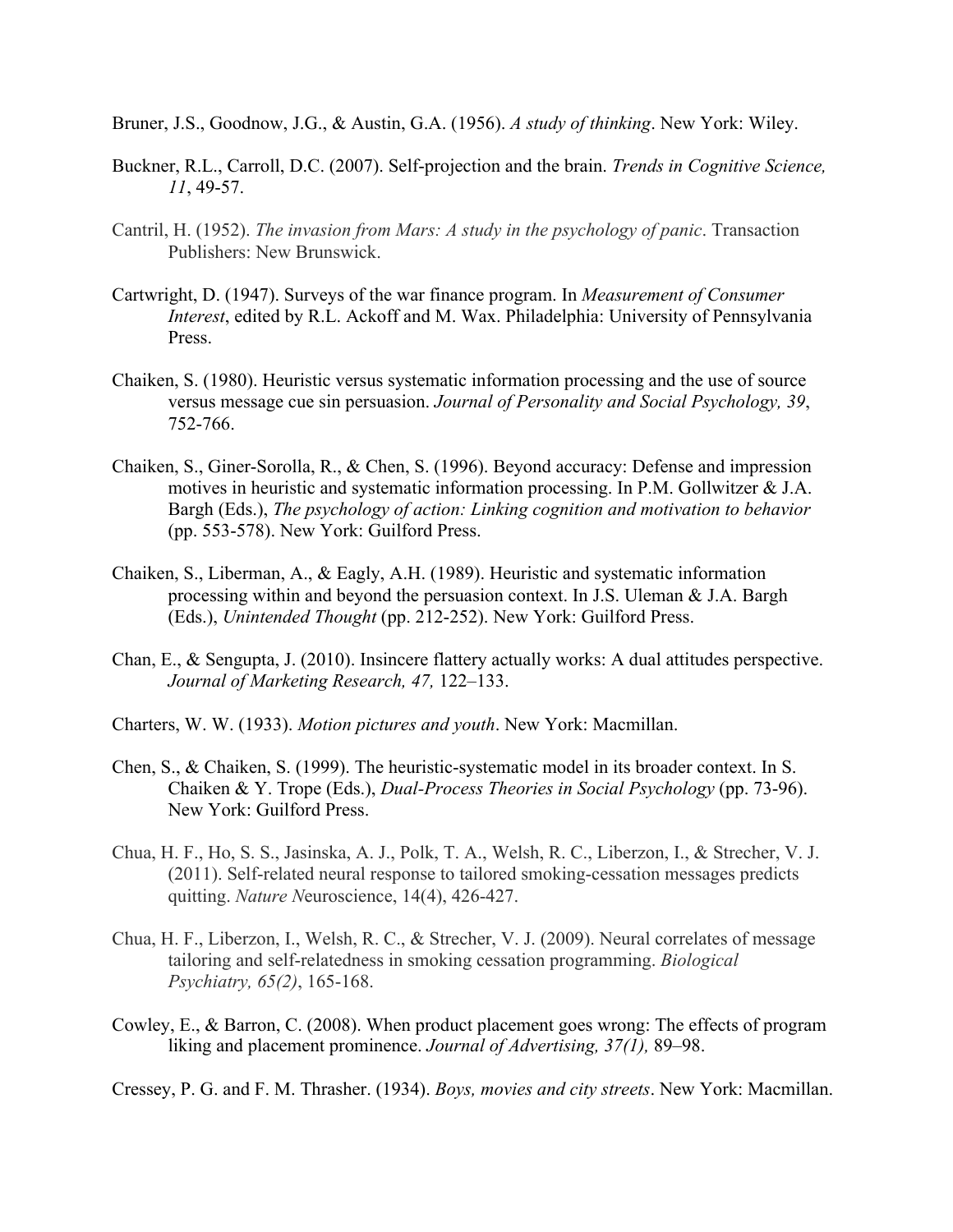Dale, E. (1935). *Children's attendance at motion pictures*. New York: Macmillan.

Dale, E. (1935). *Content of motion pictures*. New York: Macmillan.

- Damasio, A. R. (1996). The somatic marker hypothesis and the possible functions of the prefrontal cortex. *Philosophical Transactions of the Royal Society B: Biological Sciences, 351,* 1413–1420.
- D'Argembeau, A., Stawarczyk, D., Majerus, S., Collette, F., Van der Linden, M., Feyers, D., . . . Salmon, E. (2010). The neural basis of personal goal processing when envisioning future events. *Journal of Cognitive Neuroscience, 22,* 1701–1713.
- den Ouden, H.E., Frith, U., Frith, C., Blakemore, S.J. (2005). Thinking about intentions. *Neuroimage, 28*, 787–796.
- Dijkstra, A. (2005). Working mechanisms of computer-tailored health education: Evidence from smoking cessation. *Health Education Research, 20*, 527–539.
- Dysinger, W. S., & Ruckmick, C. A. (1933). *The emotional responses of children to the motion picture situation*. New York: Macmillan.
- Eagly, A.H., & Chaiken, S. (1993). *The Psychology of Attitudes*. Orlando, FL: Harcourt Brace Jovanovich.
- Earl, A., & Albarracin, D. (2007). Nature, decay, and spiraling of the effects of fear-inducing arguments and HIV counseling and testing: A meta-analysis of the short- and long-term outcomes of HIV-prevention interventions. *Health Psychology, 26(4), 496-506.*
- Escalas, J.E. (2004). Imagine yourself in the product: Mental simulation, narrative transportation, and persuasion. *Journal of Advertising, 33(2)*, 37-48.
- Falk, E. B., Berkman, E. T., & Lieberman, M. D. (2012). From neural responses to population behavior: Neural focus group predicts population-level media effects. *Psychological S*cience, 23(5), 439-445.
- Falk, E. B., Berkman, E. T., Mann, T., Harrison, B., & Lieberman, M. D. (2010). Predicting persuasion-induced behavior change from the brain. *The Journal of Neuroscien*ce, 30(25), 8421-8424.
- Falk, E. B., Berkman, E. T., Whalen, D., & Lieberman, M. D. (2011). Neural activity during health messaging predicts reductions in smoking above and beyond self-report. *Health Psychology*, *30*(2), 177-185.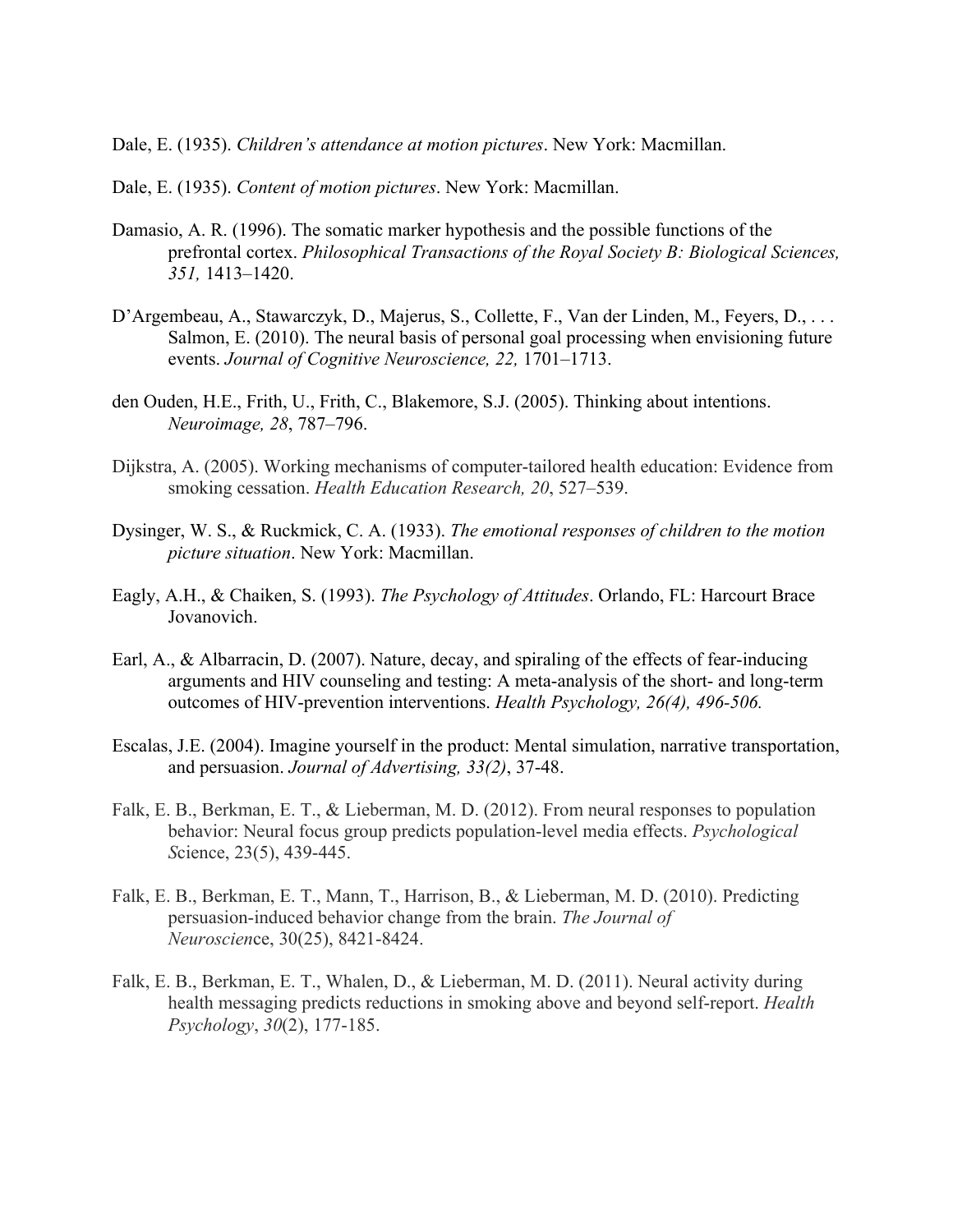- Falk, E. B., Morelli, S. A., Welborn, B. L., Dambacher, K., & Lieberman, M. D. (2013). Creating buzz: The neural correlates of effective message propagation. *Psychological Science, 24(7)*, 1234-1242.
- Falk, E.B., O'Donnell, M.B., & Lieberman, M.D. (2012). Getting the word out: Neural correlates of enthusiastic message propagation. *Frontiers in Human Neuroscience, 6*, 1-14.
- Fiske, S.T. & Taylor, S.E. (2008). *Social Cognition: From Brains to Culture*. New York, NY: McGraw-Hill.
- Friestad, M., & Wright, P. (1994). The persuasion knowledge model: How people cope with persuasion attempts. *Journal of Consumer Research, 21,* 1–31.
- Friestad, M., & Wright, P. (1995). Persuasion knowledge: Lay people's and researchers' beliefs about the psychology of advertising. *Journal of Consumer Research, 22,* 62–74.
- Gerrig, R.J. (1993). *Experiencing narrative worlds*. New Haven, CT: Yale University Press.
- Gilbert, D.T., Krull, D.S., & Malone, P.S. (1990). Unbelieving the unbelievable: Some problems in the rejection of false information. *Journal of Personality and Social Psychology, 60*, 509-517.
- Green, M.C., & Brock, T.C. (2000). The role of transportation in the persuasiveness of public narratives. *Journal of Personality and Social Psychology, 79(5)*, 701-721.
- Greenwald, A. G., McGhee, D. E., & Schwartz, J. L. (1998). Measuring individual differences in implicit cognition: the implicit association test. *Journal of Personality and Social Psychology*, *74*(6), 1464-1480.
- Hardesty, D. M., Bearden, W. O., & Carlson, J. P. (2007). Persuasion knowledge and consumer reactions to pricing tactics. *Journal of Retailing, 83,* 199–210.
- Hare, T.A., Camerer, C.F., Knoepfle, D.T., O'Doherty, J.P., & Rangel, A. (2010). Value computations in ventral medial prefrontal cortex during charitable decision making incorporate input from regions involved in social cognition. *The Journal of Neuroscience, 30(2)*, 583-590.
- Hare, T.A., Camerer, C.F., & Rangel, A. (2009). Self-control in decision-making involves modulation of the VMPFC valuation system. *Science, 324*, 646-648.
- Hare, T. A., Malmaud, J., & Rangel, A. (2011). Focusing attention on the health aspects of foods changes value signals in vmPFC and improves dietary choice. *The Journal of Neuroscience, 31,* 11077–11087.
- Hare, T.A., O'Doherty, J., Camerer, C.F., Schultz, W., & Rangel, A. (2008). Dissociating the role of the orbitofrontal cortex and the striatum in the computation of goal values and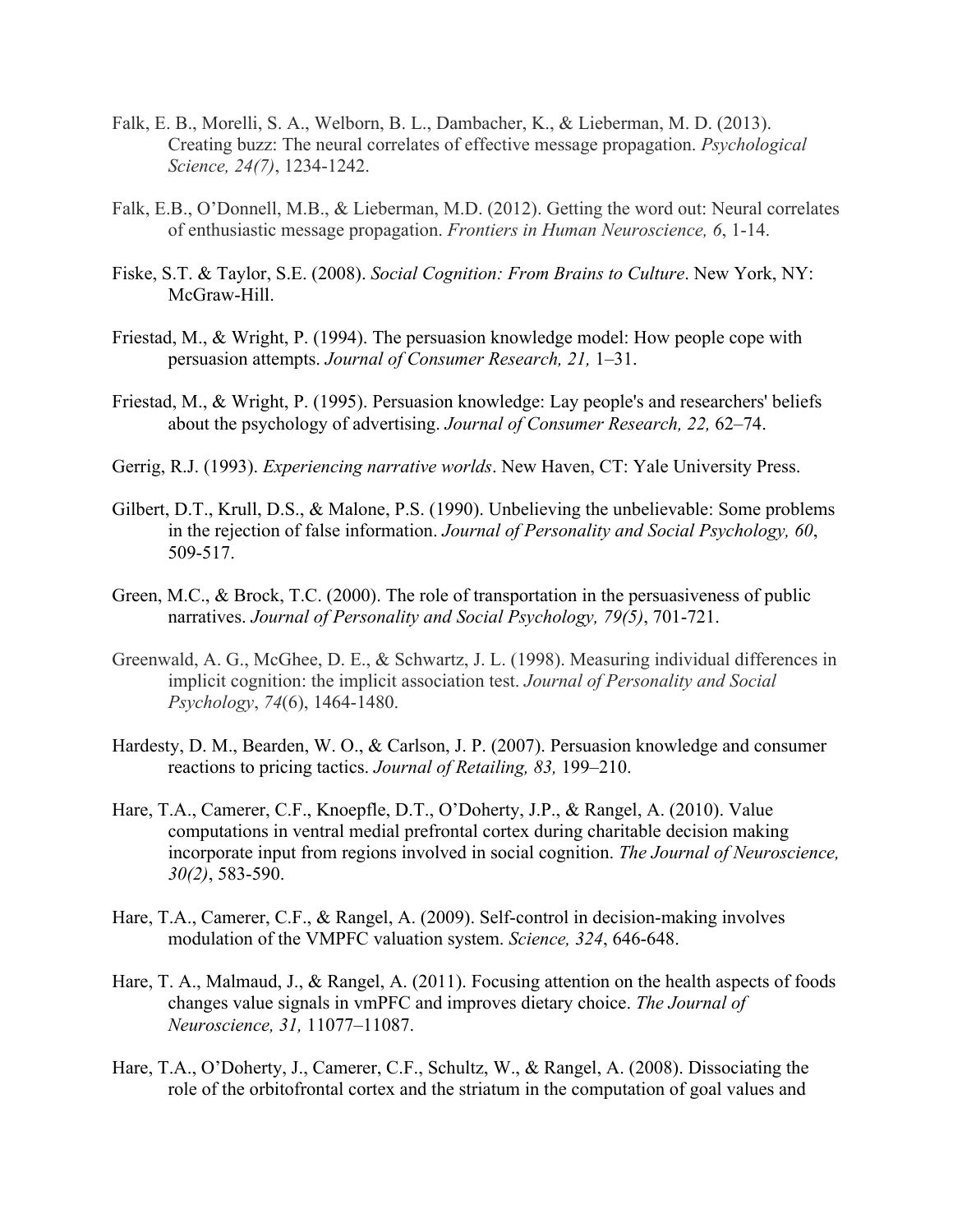prediction errors. *Journal of Neuroscience, 28*, 5623-5630.

- Hovland, C.I., Janis, I.L., & Kelley, H.H. (1953). *Communication and Persuasion*. New Haven, CT: Yale University Press.
- Hovland, C.I., Lumsdaine, A.A., & Sheffield, F.D. (1949). *Experiments in Mass Communication*. Princeton, NJ: Princeton University Press.
- Izuma, K. (2013). The neural basis of social influence and attitude change. *Current Opinion in Neurobiology, 23*, 456-462.
- Jarvis, W.G.G., & Petty, R.E. (1996). The need to evaluate. *Journal of Personality and Social Psychology, 70*, 172-194.
- Kable, J.W., & Glimcher, P.W. (2007). The neural correlates of subjective value during intertemporal choice. *Nature Neuroscience, 10*, 1625-1633.
- Kahle, L. R., & Homer, P. M. (1985). Physical attractiveness of the celebrity endorser: A social adaptation perspective. *Journal of Consumer Research, 11,* 954–961.
- Karremans, J. C., Stroebe, W., & Claus, J. (2006). Beyond Vicary's fantasies: The impact of subliminal priming and brand choice. *Journal of Experimental Social Psychology*, *42*(6), 792-798.
- Kelman, H.C., & Hovland, C.I. (1953). "Reinstatement" of the communicator in delayed measurement of opinion change. *Journal of Abnormal and Social Psychology, 48*, 327- 335.
- Klucharev, V., Smidts, A., & Fernández, G. (2008). Brain mechanisms of persuasion: How 'expert power' modulates memory and attitudes. *Social Cognitive and Affective Neuroscience, 3(4)*, 353-366.
- Knutson, B., Rick, S., Wimmer, G. E., Prelec, D., & Loewenstein, G. (2007). Neural predictors of purchases. *Neuron, 53,* 147–156.
- Kruglanski, A. W. (1989). *Lay epistemics and human knowledge: Cognitive and motivational bases*. New York: Plenum Press.
- Kruglanski, A. W., Chen, X., Pierro, A., Mannetti, L., Erb, H. P., & Spiegel, S. (2006). Persuasion according to the unimodel: Implications for cancer communication. *Journal of Communication*, *56*(1), 105-122.
- Kruglanski, A. W., & Thompson, E. P. (1999). Persuasion by a single route: A view from the unimodel. *Psychological Inquiry*, *10*(2), 83-109.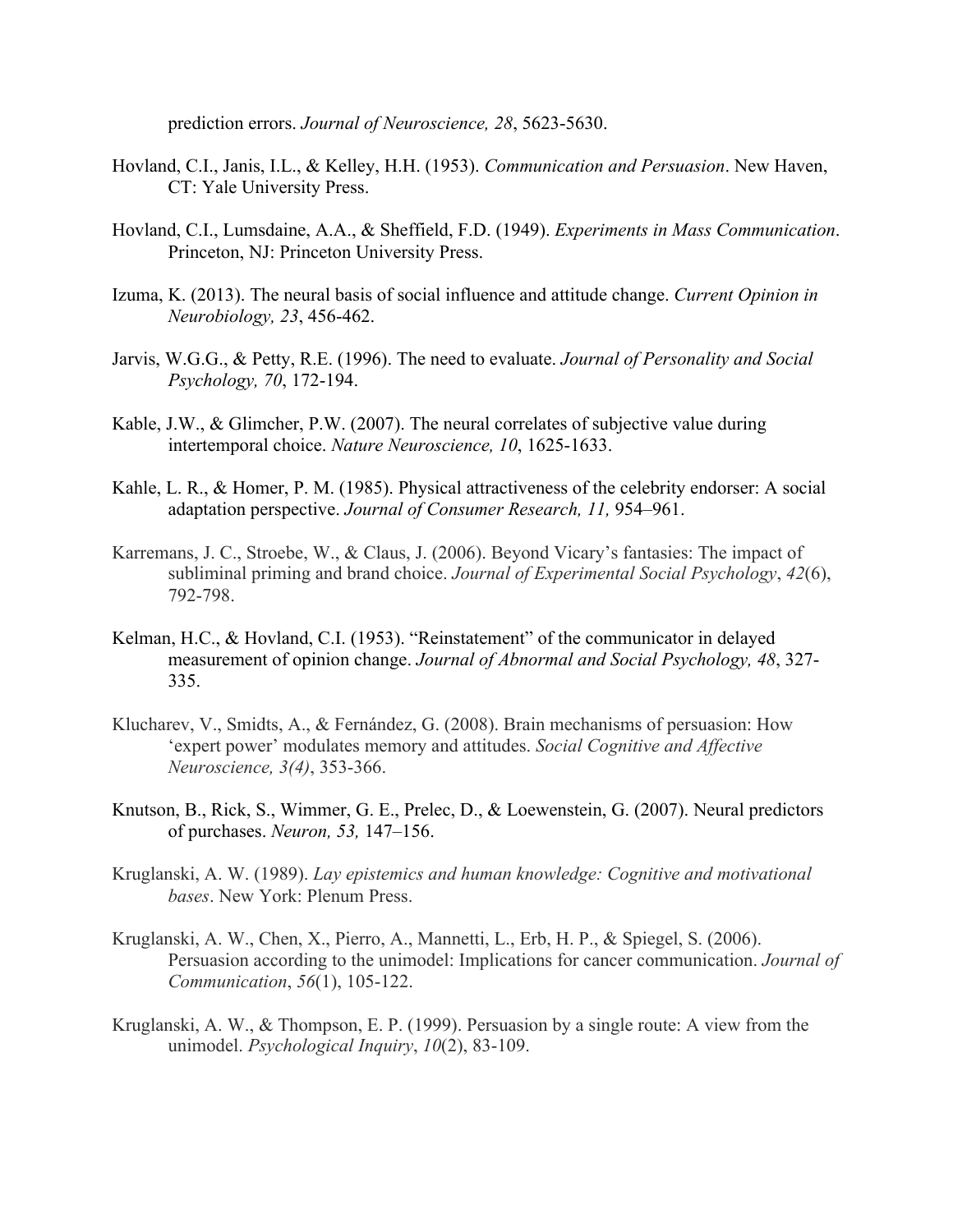- Kruglanski, A. W., Thompson, E. P., & Spiegel, S. (1999). Separate or equal? Bimodal notions of persuasion and a single-process "unimodel." In S. Chaiken & Y. Trope (Eds.), *Dual-Process Theories in Social Psychology* (pp. 293-313). New York: Guilford Press.
- Jowett, G.S. (1987). Propaganda and communication: The re-emergence of a research tradition. *Journal of Communication, 37(1)*, 97-114.
- Langleben, D. D., Loughead, J. W., Ruparel, K., Hakun, J. G., Busch-Winokur, S., Holloway, M. B., ... & Lerman, C. (2009). Reduced prefrontal and temporal processing and recall of high "sensation value" ads. *Neuroimage, 46(1)*, 219-225.
- Leventhal, H. (1970). Findings and theory in the study of fear communications. In L. Berkowitz (Ed.), *Advances in experimental social psychology* (Vol. 5, pp. 119-186). New York: Academic Press.
- Lewin, K. (1943).'Psychological ecology'. In Cartwright, D. (Ed.), *Field Theory in Social Science*. London: Social Science Paperbacks.
- Lieberman, M. D. (2007). Social cognitive neuroscience: A review of core processes. *Annual Review of Psychology*, *58*, 259-289.
- Mackie, D.M. (1987). Systematic and nonsystematic processing of majority and minority persuasive communications. *Journal of Personality and Social Psychology, 53*, 41-52.
- Mackie, D.M., & Worth, L.T. (1989). Cognitive deficits and the mediation of positive affect in persuasion. *Journal of Personality and Social Psychology, 57*, 27-40.
- McClure, S., Li, J., Tomlin, D., Cypert, K., Montague, L., & Montague, P. (2004). Neural correlates of behavioral preference for culturally familiar drinks. *Neuron, 44,* 379–387.
- McFarland, C., Ross, M., & Conway, M. (1984). Self-persuasion and self-presentation as mediators of anticipatory attitude change. *Journal of Personality and Social Psychology, 46*, 529-540.
- McGuire, W.J. (1969). Nature of attitudes and attitude choice. In G. Lindzey & E. Aronson (Eds.), *The Handbook of Social Psychology* (2nd ed. Vol. 3, pp. 136-314). Reading, MA: Addison-Wesley.
- McGuire, W.J. (1976). Some internal psychological factors influencing consumer choice. *Journal of Consumer Research, 2*, 302-309.
- Moran, J. M., Heatherton, T. F., & Kelley, W. M. (2009). Modulation of cortical midline structures by implicit and explicit self-relevance evaluation. *Social Neuroscience, 4,* 197– 211.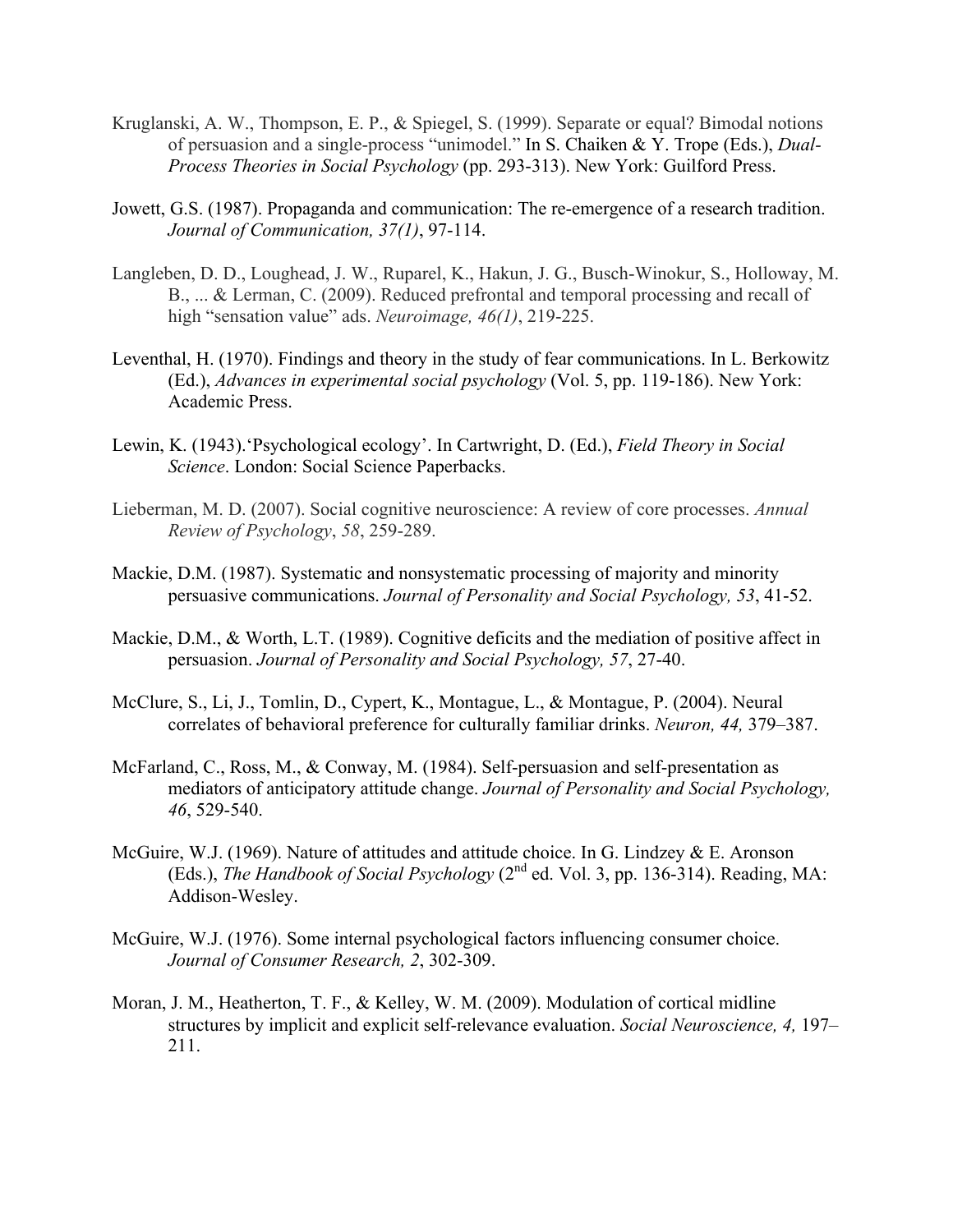- Moskowitz, G.B., Skurnik, I., & Galinsky, A.D. (1999). The history of dual-process notions, and the future of preconscious control. In Chaiken, S. & Y. Trope (Eds.), *Dual-Process Theories in Social Psychology*. New York, NY: Guilford Press.
- Nisbett, R.E., & Wilson, T.D. (1977). Telling more than we can know: Verbal reports on mental processes. *Psychological Review, 84*(3), 231-259.
- Padoa-Schioppa, C., & Assad, J.A. (2006). Neurons in the orbitofrontal cortex encode economic value. *Nature, 441*, 223-226.
- Peterson, R. C., & Thurstone, L. K. (1933). *Motion pictures and the social attitudes of children*. New York: Macmillan.
- Petty, R. E., & Briñol, P. (2011). The elaboration likelihood model. *Handbook of theories of social psychology: Volume one*, 224-245.
- Petty, R. E., & Cacioppo, J. T. (1980). Effects of issue involvement on attitudes in an advertising context. In G. G. Gorn & M. E. Goldberg (Eds.), *Proceedings of the Division 23 Program, (pp. 75–79).* Montreal, Canada: American Psychological Association.
- Petty, R.E., & Cacioppo, J.T. (1981). *Attitudes and Persuasion: Classic and Contemporary Approaches*. Dubuque, IA: W.C. Brown.
- Petty, R.E., & Cacioppo, J.T. (1986). The elaboration likelihood model of persuasion. In L. Berkowitz (Ed.), *Advances in Experimental Social Psychology* (Vol. 19, pp. 123-205). New York: Academic Press.
- Petty, R.E., Cacioppo, J.T., & Goldman, R. (1981). Personal involvement as a predictor of argument-based persuasion. *Journal of Personality and Social Psychology, 41*, 847-855.
- Petty, R.E., Cacioppo, J.T., & Schumann, D. (1983). Central and peripheral routes to advertising effectiveness: The moderating role of involvement. *Journal of Consumer Research, 10*, 134-148.
- Petty, R.E., & Wegener, D.T. (1998). Attitude change: Multiple roles for persuasion variables. In D.T. Gilbert, S.T. Fiske, & G. Lindzey (Eds.), *Handbook of Social Psychology* (4<sup>th</sup> ed., Vol. 1, p. 323-390). New York: McGraw-Hill.
- Petty, R.E., & Wegener, D.T. (1999). The elaboration likelihood model: Current status and controversies. In S. Chaiken & Y. Trope (Eds.), *Dual-Process Theories in Social Psychology* (pp. 41-72). New York: Guilford Press.
- Pierro, A., Mannetti, L., Erb, H.P., Spiegel, S., & Kruglanski, A.W. (2005). Informational length and order of presentation as determinants of persuasion. *Journal of Experimental Social Psychology, 41*, 458-469.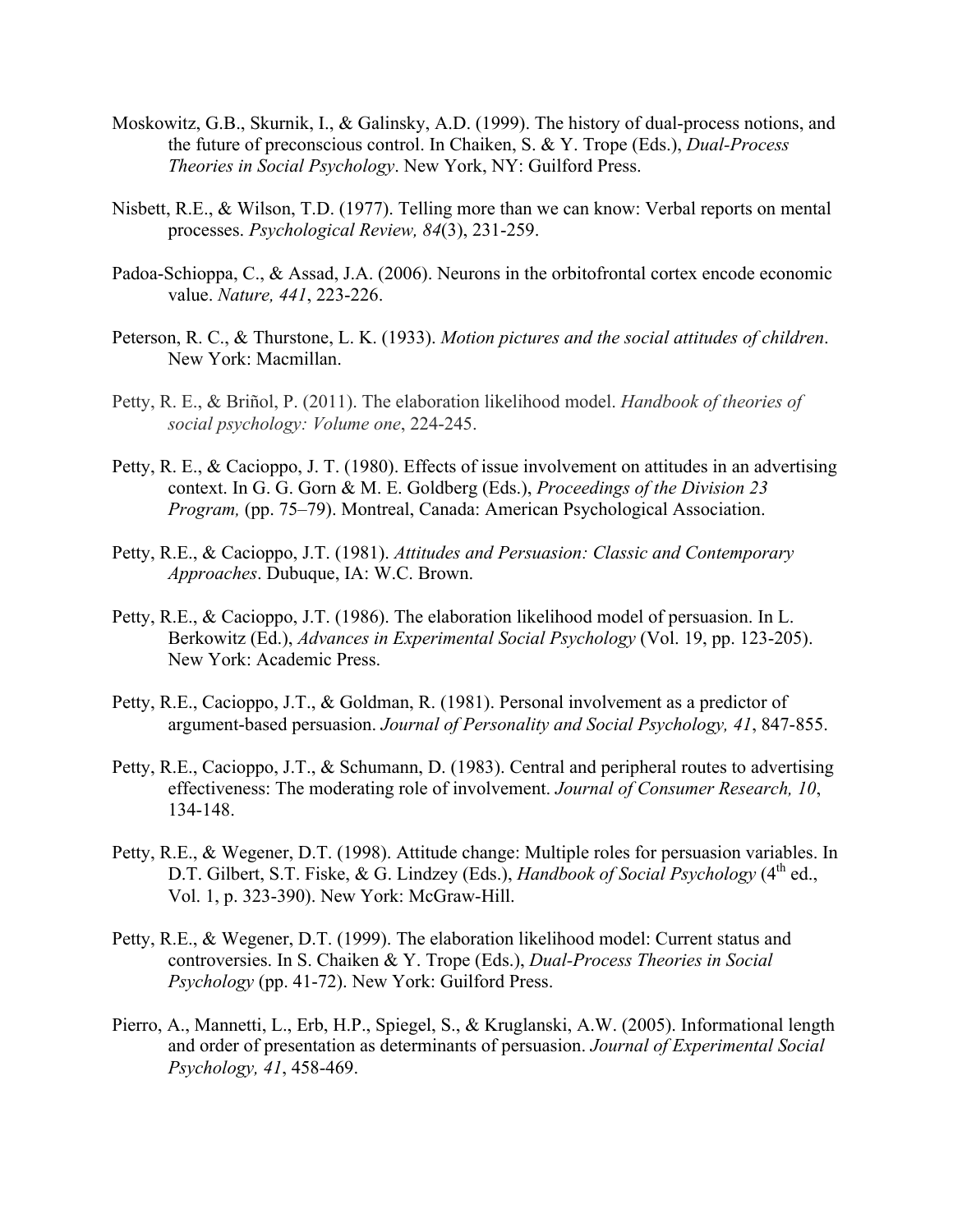- Plassmann, H., O'Doherty, J., & Rangel, A. (2007). Orbitofrontal cortex encodes willingness to pay in everyday economic transactions. *Journal of Neuroscience, 27*, 9984-9988.
- Rameson, L. T., Satpute, A. B., & Lieberman, M. D. (2010). The neural correlates of implicit and explicit self-relevant processing. *Neuroimage, 50,* 701–708.

Renshaw, S., Miller, V. L., & Marquis, D. P. (1933). *Children's sleep*. New York: Macmillan.

- Rolls, E.T., McCabe, C., & Redoute, J. (2008). Expected value, reward outcome, and temporal difference error representations in a probabilistic decision task. *Cerebral Cortex, 18*, 652- 663.
- Rubin, A.M., Perse, E.M., & Powell, R.A. (1985). Loneliness, parasocial interaction, and television news viewing. *Human Communication Research, 12*, 155-180.
- Satpute, A. B., & Lieberman, M. D. (2006). Integrating automatic and controlled processes into neurocognitive models of social cognition. *Brain Research*, *1079*(1), 86-97.
- Shrum, L. J., Min Liu, Mark Nespoli, and Tina M. Lowrey (2012), "Persuasion in the Marketplace: How Theories of Persuasion Apply to Marketing and Advertising," in *The Persuasion Handbook,* eds. James Dillard & Lijiang Shen, Thousand Oaks, CA: Sage.
- Simon, H.A. (1976). *Administrative behavior* (3<sup>rd</sup> ed.). New York: Free Press.
- Slater, M. D. (1997). Persuasion processes across receiver goals and message genres. *Communication Theory*, *7*(2), 125-148.
- Slater, M.D. (2002). Involvement as goal-directed, strategic processing: The extended ELM. In J. Dillard & M. Pfau (Eds.), *The persuasion handbook: Theory and practice*. Thousand Oaks, CA: Sage.
- Slater, M.D., & Rouner, D. (2002). Entertainment-education and elaboration likelihood: Understanding the processing of narrative persuasion. *Communication Theory, 12(2)*, 173-191.
- Sorrentino, R.M., Bobocel, D.R., Gitta, M.Z., Olson, J.M., & Hewitt, E.L. (1988). Uncertainty orientation and persuasion: Individual differences in the effects of personal relevance on social judgments. *Journal of Personality and Social Psychology, 55*, 357-371.
- Sorrentino, R.M., & Hancock, R.D. (1987). The role of information and affective value for social influence: A case for the study of individual differences. In M.P. Zanna, J.M. Olson, and C.P. Herman (Eds.), *Social Influence: The Ontario Symposium* (Vol. 5, pp. 244-268). Hillsdale, NJ: Erlbaum.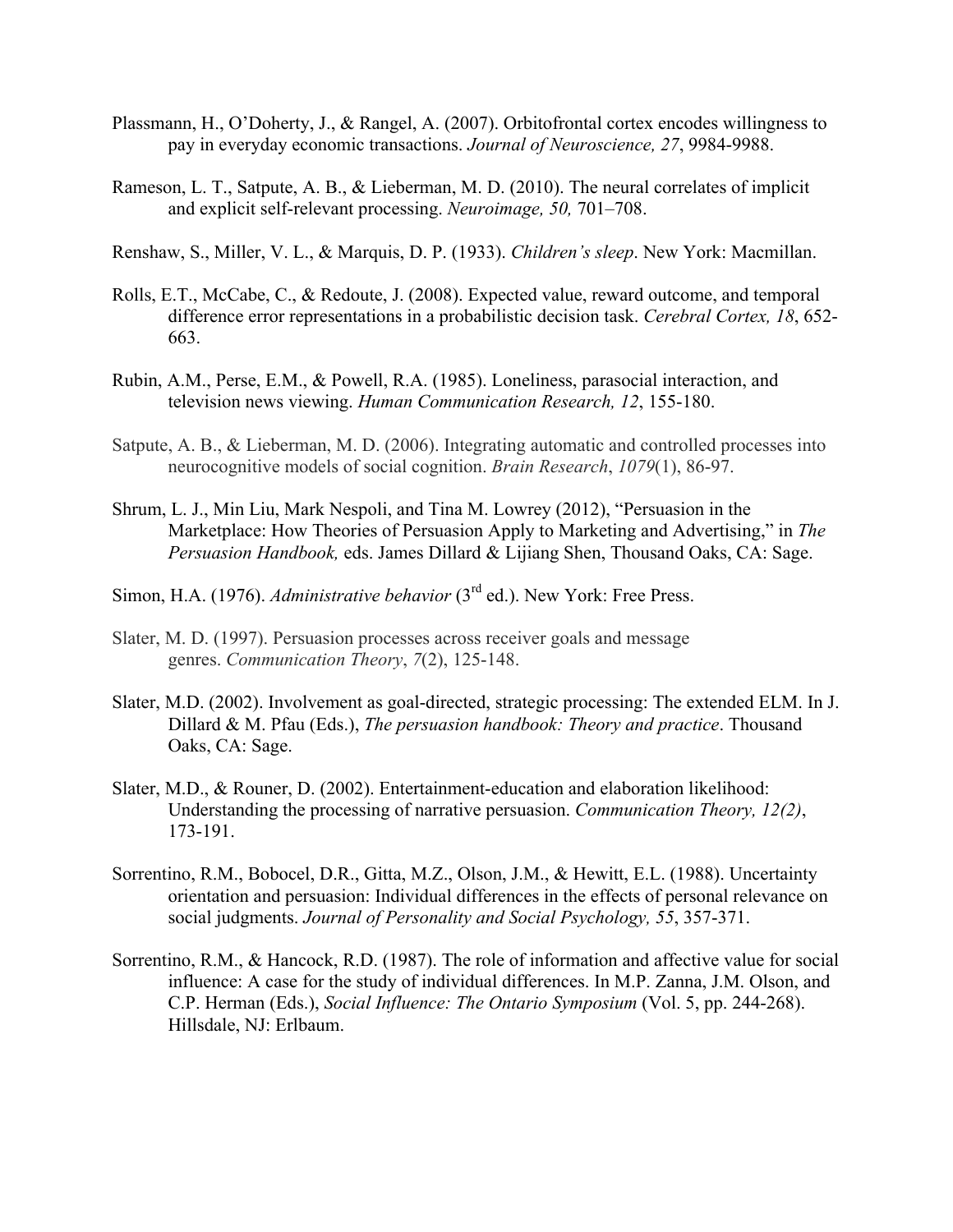- Sorrentino, R.M., & Short, J.C. (1986). Uncertainty orientation, motivation, and cognition. In R.M. Sorrentino & E.T. Higgins (Eds.), *Handbook of Motivation and Cognition: Foundations of Social Behavior* (pp. 379-403). New York: Guilford Press.
- Stallen, M., Smidts, A., Rijpkema, M., Smit, G., Klucharev, V., & Fernández, G. (2010). Celebrities and shoes on the female brain: The neural correlates of product evaluation in the context of fame. *Journal of Economic Psychology*,*31*(5), 802-811.
- Sternthal, B., Dholakia, R., & Leavitt, C. (1978). The persuasive effect of source credibility: A test of cognitive response analysis. *Journal of Consumer Research, 4*, 252-260.
- Strahan, E. J., Spencer, S. J., & Zanna, M. P. (2002). Subliminal priming and persuasion: Striking while the iron is hot. *Journal of Experimental Social Psychology*, *38*(6), 556- 568.
- Strecher, V.J., Shiffman, S., West, R. (2006). Moderators and mediators of a web-based computer-tailored smoking cessation program among nicotine patch users. *Nicotine Tobacco Research, 8*, S95–S101.
- Tom, S.M., Fox, C.R., Trepel, C., & Poldrack, R.A. (2007). The neural basis of loss aversion in decision-making under risk. *Science, 315*, 515-518.
- Tormala, Z.L., & Petty, R.E. (2001). On-line versus memory-based processing: The role of "need to evaluate" in person perception. *Personality and Social Psychology Bulletin, 27*, 1599-1612.
- Valentin, V.V., Dickinson, A., O'Doherty, J.P. (2007). Determining the neural substrates of goal-directed learning in the human brain. *Journal of Neuroscience, 27*, 4019-4026.
- Wallis, J.D. (2007). Orbitofrontal cortex and its contribution to decision-making. *Annual Review of Neuroscience, 30*, 31-56.
- Wallis, J.D., & Miller, E.K. (2003). Neuronal activity in primate dorsolateral and orbital prefrontal cortex during performance of a reward preference task. *European Journal of Neuroscience, 18*, 2069-2081.
- Wang, A. L., Ruparel, K., Loughead, J. W., Strasser, A. A., Blady, S. J., Lynch, K. G., ... & Langleben, D. D. (2013). Content matters: neuroimaging investigation of brain and behavioral impact of televised anti-tobacco public service announcements. *The Journal of Neuroscience*, *33*(17), 7420-7427.
- Wicker, A. W. (1969). Attitudes versus actions: The relationship of verbal and overt behavioral responses to attitude objects. *Journal of Social Issues*, *25*(4), 41-78.
- Wilson, T. D. & Schooler, J. W. (1991). Thinking too much: Introspection can reduce the quality of preferences and decisions. *Journal of Personality and Social Psychology*, *60*(2), 181-